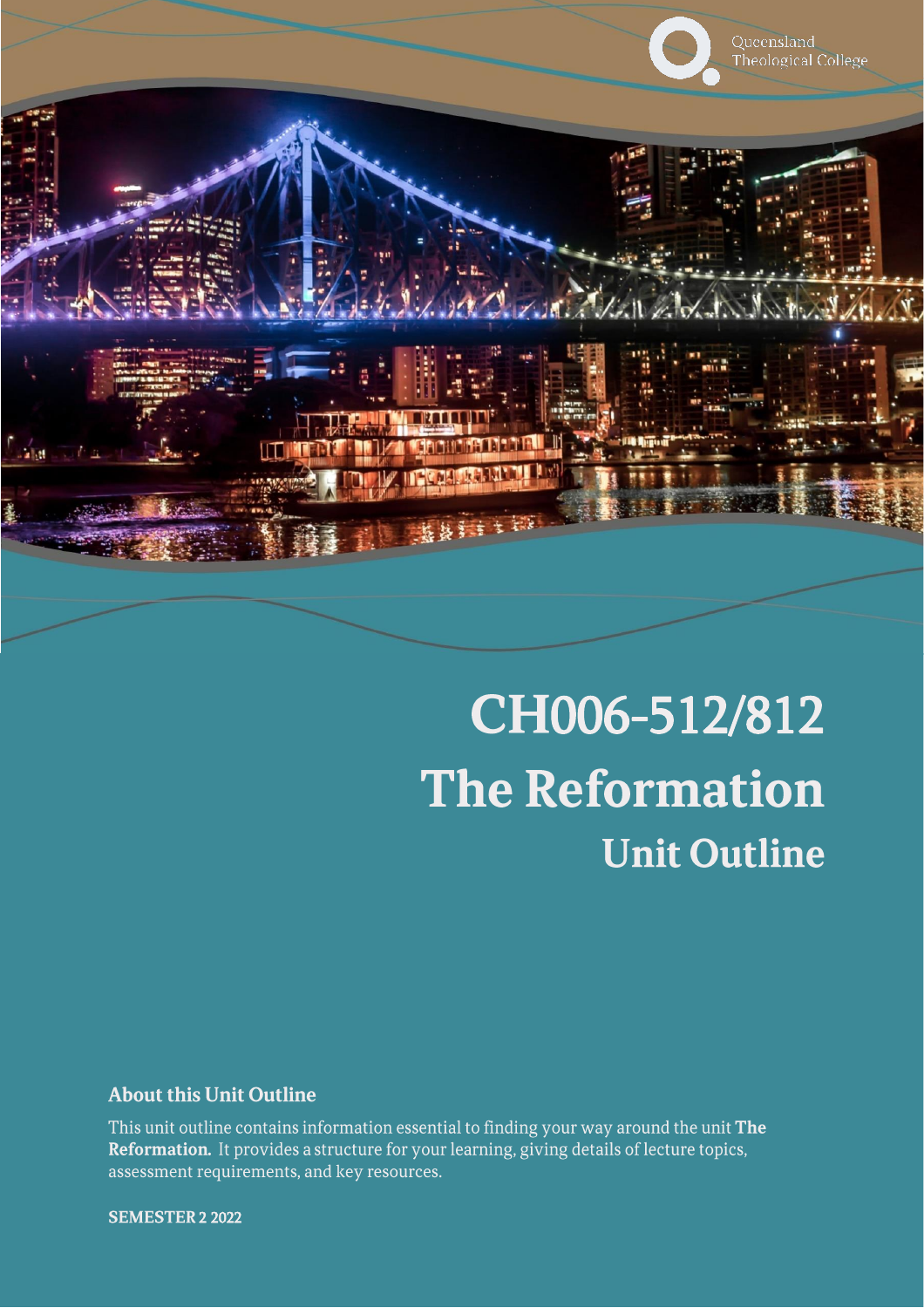# **Important notice**

While every care has been taken to ensure accuracy in the information given below, **it is the personal responsibility of each student to check the current ACT Handbook**, copies of which may be found in the Library or online at [www.actheology.edu.au](http://www.actheology.edu.au/)

It is very important that students plan their time carefully to ensure that reading and especially assignments receive adequate attention and so as to prevent a bottleneck of work at the end of the semester.

It is very important that all quoted material in assignments be properly footnoted and acknowledged. The attention of students is drawn to the ACT's **Academic Misconduct Policy**, as well as ACT **Late Penalties Policy** and **Extensions Policy**, all of which are available on the ACT website. Failure to comply with the standards required will incur penalties as outlined in the relevant ACT Policies.

The attention of students is also drawn to the section in the current ACT Handbook, headed **"Guidelines for Essays in Coursework Units"** (see also the QTC Student Handbook). All essays and assignments should comply with these standards.

Students should be aware that the delivery of this unit and results awarded are moderated by the ACT. See the ACT "Moderation Policy" and "Moderation Procedure" at [www.actheology.edu.au/documents/](http://www.actheology.edu.au/documents/) for full details.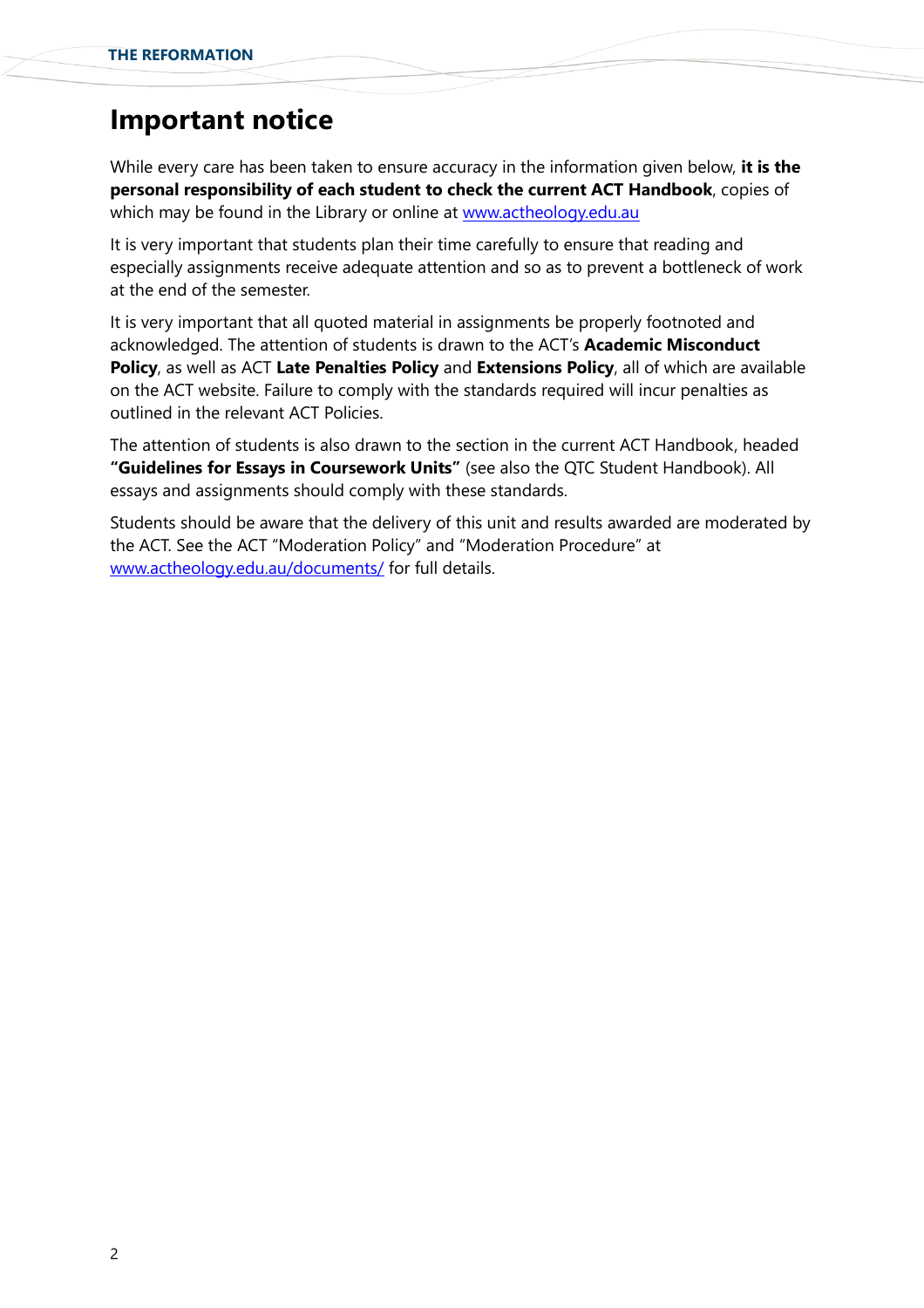# **Information about this unit Unit description**

The unit *The Reformation* involves an in-depth study of the political, economic and social setting of the Protestant Reformation of the Sixteenth Century with particular reference to developments in Germany, Switzerland, England & Scotland. It also devotes significant attention to the "Catholic Reformation" (also known as the "Counter-Reformation") of the same period. Some of the major personalities of the Reformation such as Luther, Zwingli, Calvin and Cranmer are studied in detail, together with how their lives and writings impacted on history. Brief consideration is also given to the Radical Reformation and the Anabaptists, and the lessons to be learned from those movements.

# **ACT Census date**

### **19 August 2022**

Students must confirm their enrolment in this unit with the QTC Registrar by Friday 19 August 2022. This is the last day on which you may withdraw from the unit without academic penalty (a Fail), or without being liable for the tuition fees. To make a change in your enrolment you must contact the QTC Registrar in writing at: registrar@gtc.edu.au.

# **Learning Outcomes**

### **CH006-512 Learning Outcomes**

On completion of this unit, the student should have achieved the following learning outcomes:

### Know and understand

1. [Demonstrate](https://www.actheology.edu.au/unit/CH006-512/#demonstrate) [foundational](https://www.actheology.edu.au/unit/CH006-512/#foundational) knowledge and understanding of the Reformation

#### Be able to:

- 1. [Trace](https://www.actheology.edu.au/unit/CH006-512/#trace) the major developments of the Reformation
- 2. [Outline](https://www.actheology.edu.au/unit/CH006-512/#outline) the contribution of selected people to the Reformation
- 3. Draw on selected primary and secondary sources to formulate historical viewpoints on of the Reformation
- 4. Present [organised](https://www.actheology.edu.au/unit/CH006-512/#organised) evidence-based perspectives on of the Reformation

#### Be in a position to:

1. Apply perspectives from of 'The Reformation' to inform ministry contexts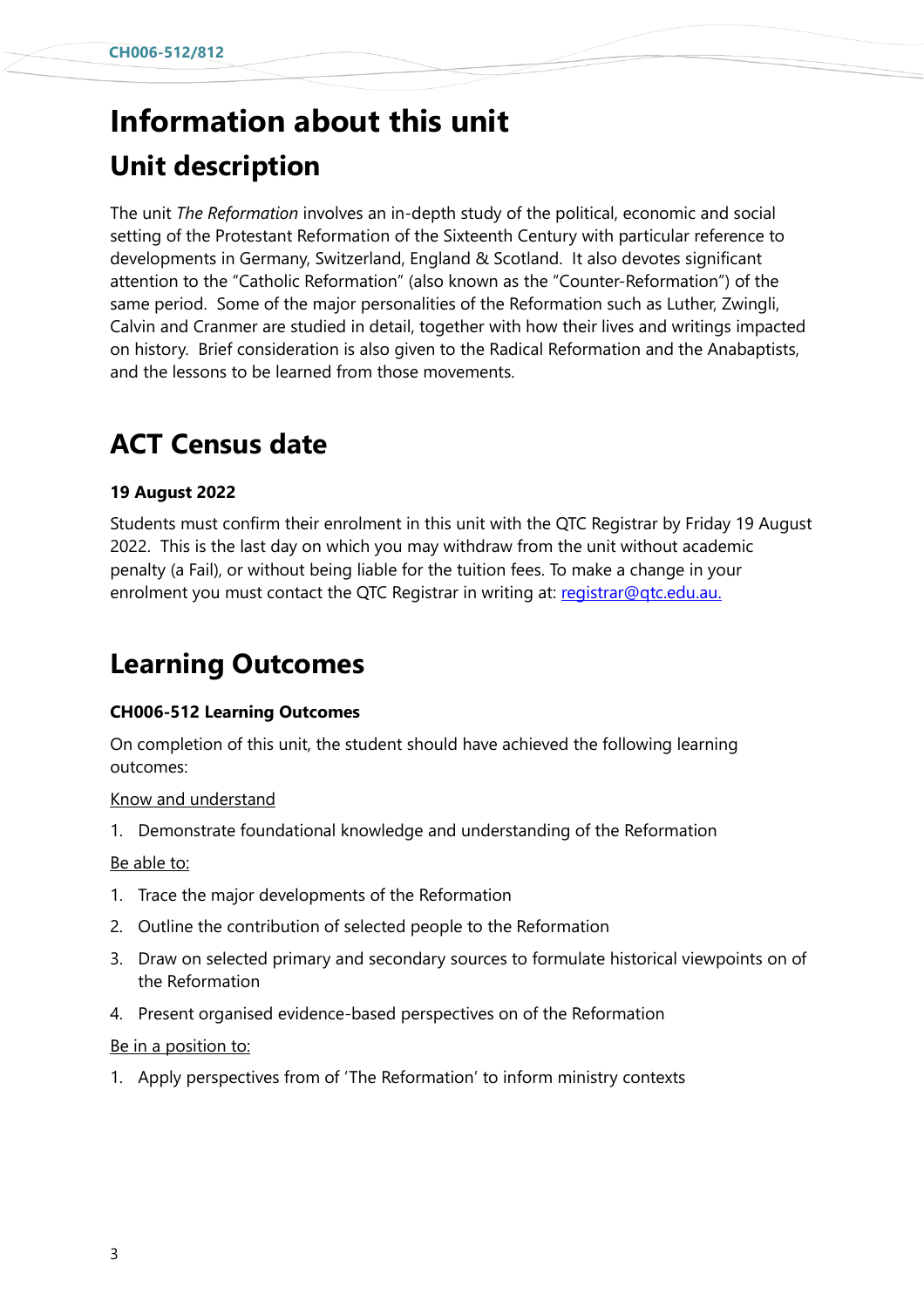### **CH006-812 Learning Outcomes**

On completion of this unit, the student should have achieved the following learning outcomes:

#### Know and understand

1. [Demonstrate](https://www.actheology.edu.au/unit/CH006-712/#demonstrate) [advanced](https://www.actheology.edu.au/unit/CH006-712/#functional) knowledge and understanding of the Reformation

Be able to:

- 1. [Analyse](https://www.actheology.edu.au/unit/CH006-712/#explain) the major phases and developments of the Reformation in their political and social contexts
- 2. [Examine](https://www.actheology.edu.au/unit/CH006-712/#evaluate) the contribution of selected people to the Reformation
- 3. Critically engage with selected data from primary and secondary sources to formulate [critical](https://www.actheology.edu.au/unit/CH006-712/#critical) historical viewpoints of the Reformation
- 4. Evaluate [critical](https://www.actheology.edu.au/unit/CH006-712/#critical) evidence-based perspectives on the Reformation

Be in a position to:

1. Apply knowledge, critical thinking skills and perspectives from the 'The Reformation' to inform ministry practice as a reflective practitioner

# **How this unit contributes to the course**

Study of the Reformation period is of central importance for Protestants from Reformed and other churches today.

Firstly, it helps us to understand why we are in fact Protestant rather than Roman Catholic, and what it means to be part of a Protestant church and denomination.

Secondly, it sharpens our thinking on certain key doctrines and important church practices and ministry issues that were thought and fought over in the Sixteenth Century.

Thirdly, the historical context of the Reformation is that very period when the modern age was dawning – reflecting upon how Christians of the time responded to new intellectual, cultural, economic and political phenomena which have shaped Western Civilization ever since can therefore be of help to us as we seek to live faithfully in our own time.

It is intended that students be able to grasp how church history and historical theology can be a useful tool in helping us to understand how God's people can live and think as Christians in the midst of a changing world – a world where social, economic and cultural factors interact constantly with our attempts at biblical study, theological formulation and faithful ministry. By examining how selected well-known Christian individuals, churches and movements sought to live as faithful Christians at a time of rapid change and serious challenges for the gospel, it is intended that we can gain greater insight into how we might do the same today. The study of the events and personalities of this period has encouraged many modern Christians.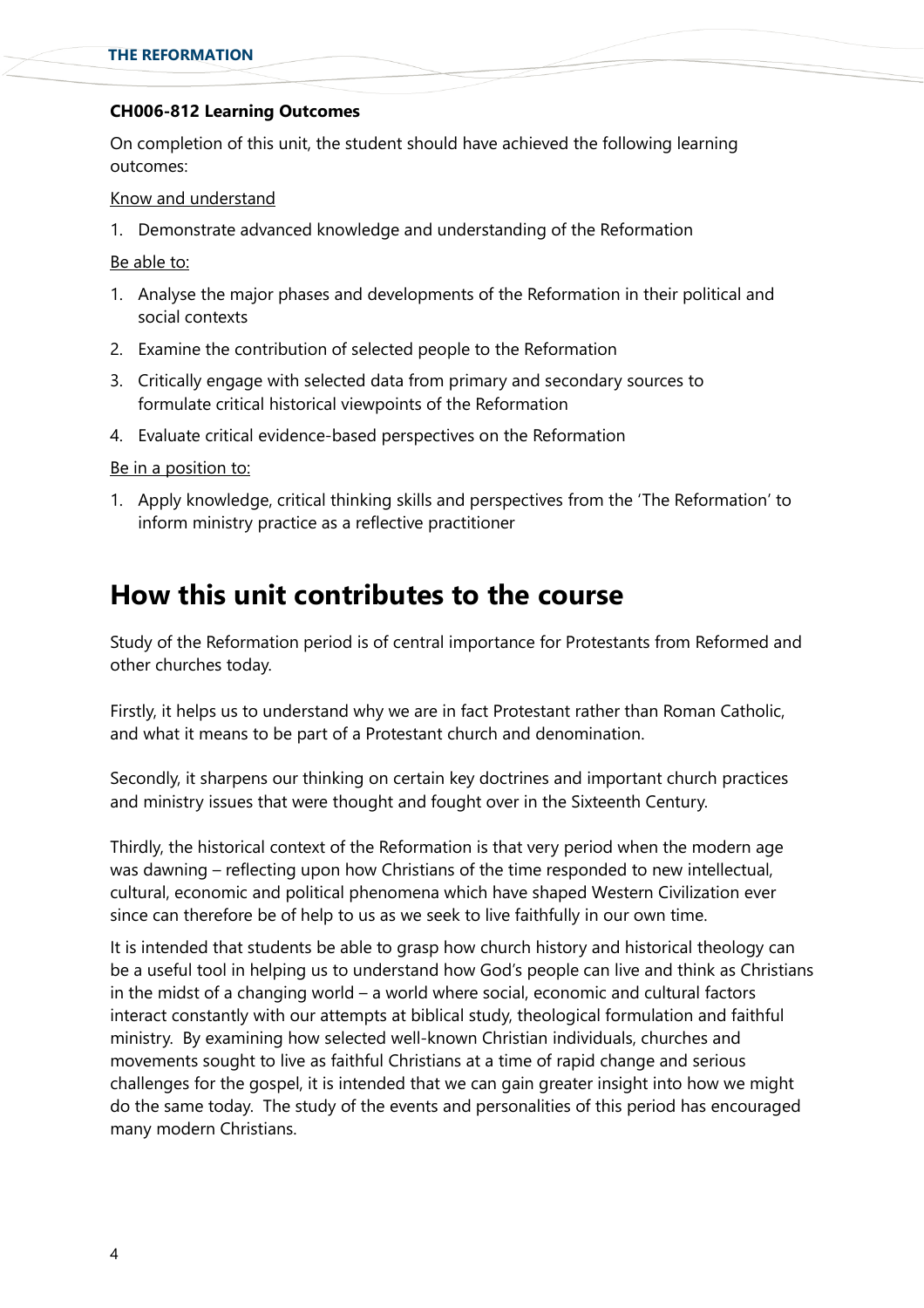# **Pre-requisites and Co-requisites**

There are no required pre-requisites or co-requisites for this unit. You cannot enrol in this unit if you have previously studied CH008 or CH010.

# **How this unit is organised & what we expect of you**

This unit is taught in weekly classroom mode, with three periods per week for the 13 teaching weeks of the QTC Semester.

This unit will involve three hours per week of contact time, including lectures, class discussion time, and examination of primary sources from the period of the Reformation.

This unit is worth 12 credit points towards your course. A 12-credit point unit is considered to require an average total time commitment of around ten hours per week across all of the teaching and assessment weeks of the Semester. Please contact the lecturer as a matter of urgency if you find that you are regularly needing to spend significantly more time than this on your studies for this unit.

Students are expected to attend all lectures, complete any set pre-reading and complete any assessment tasks by the relevant due date. Please do be in touch as soon as you can if you anticipate having any difficulties with your assessments or with meeting the due date, and if you require an extension for one of your assessments, please contact the QTC Registrar as early as possible.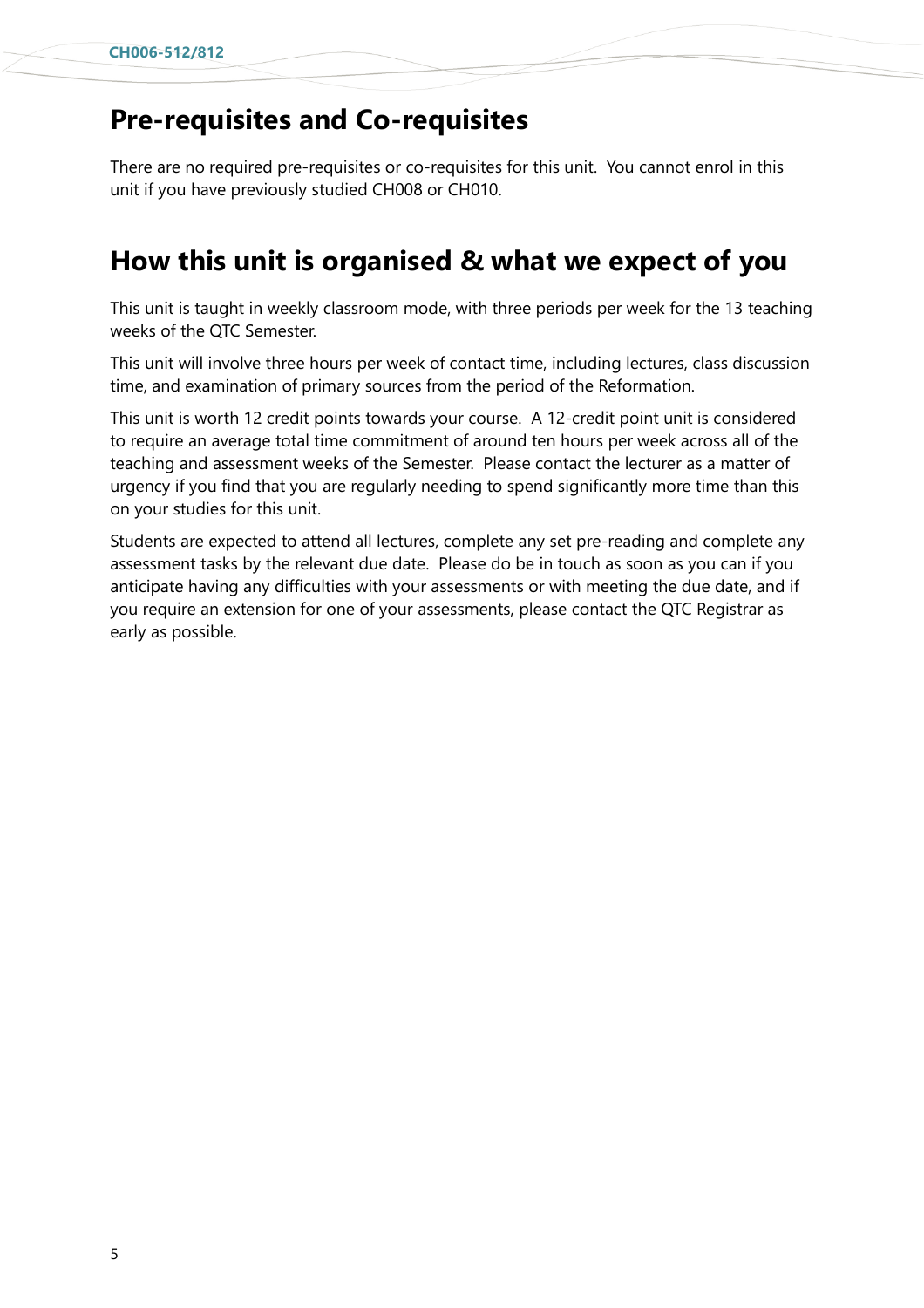# **Teaching staff**

LECTURER & UNIT CO-ORDINATOR

## **Dr Andrew Bain**

- P 07 3062 6939
- E [abain@qtc.edu.au](mailto:abain@qtc.edu.au)

Please feel free to contact Andrew if you have any problems or concerns about the unit.

# **Other key contacts**

### **Registrar's office**

Contact the Registrar's office for any queries about which unit to enrol in next, if you wish to change your enrolment, defer due to illness, family circumstances etc., or request an extension for your assessment (criteria apply).

- P 07 3062 6939
- E registrar@gtc.edu.au

### **Moodle and Turnitin functions and queries**

Contact the Registrar for help if something on Moodle is not working, if you need help using Moodle or Turnitin.

- P 07 3062 6939
- E [registrar@qtc.edu.au](mailto:registrar@qtc.edu.au)

### **Library/Resources**

Contact the Librarian for help with finding resources for your assessment, finding full-text database articles, for help with logging into the library databases and catalogue, and for help with how to renew a book for longer or place a hold on a book currently out to another person. Also contact the library for any queries about audio recordings of your class on Moodle.

- P 07 3062 6939
- E [library@qtc.edu.au](mailto:library@qtc.edu.au)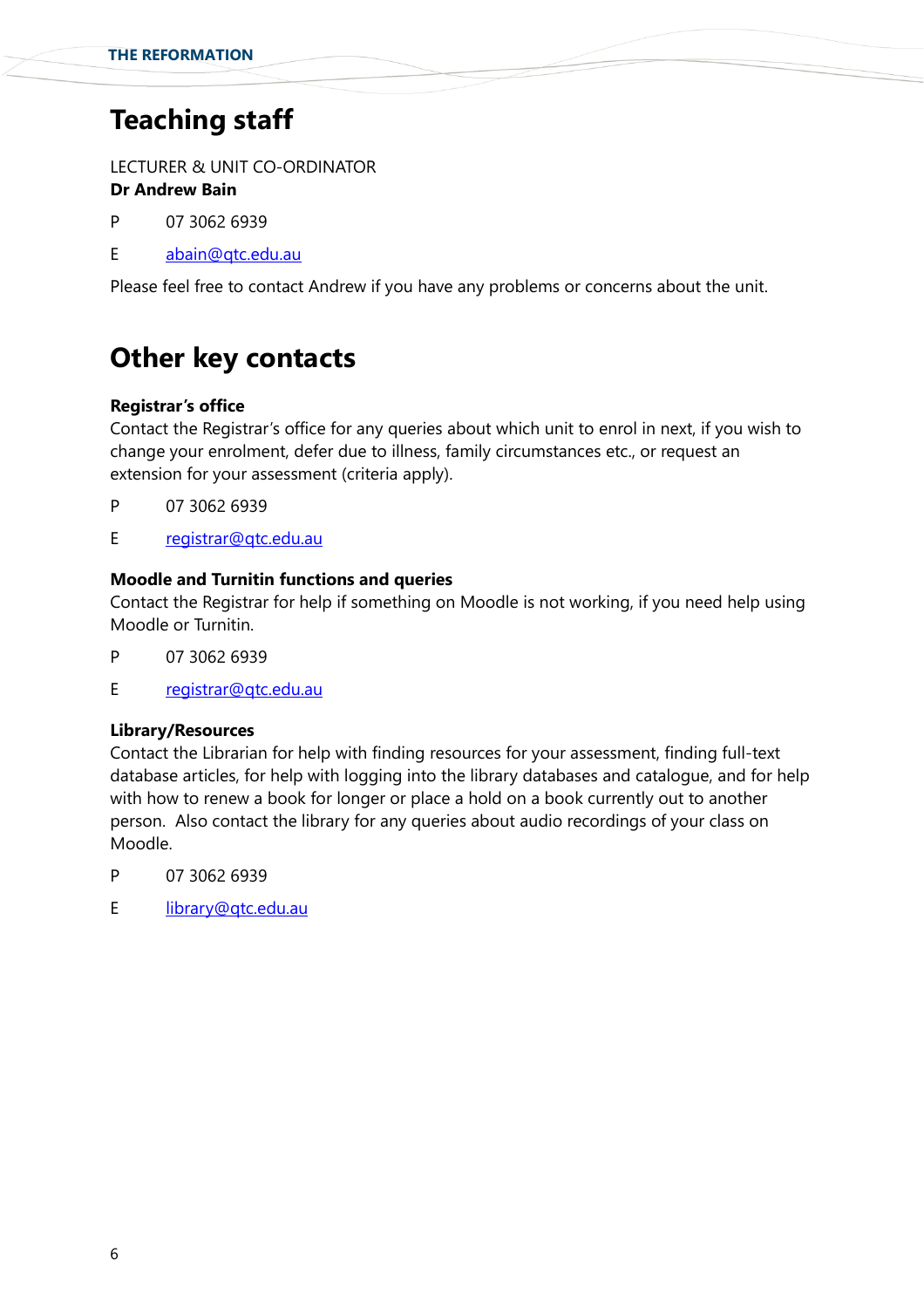# **Unit timetable: topics & teaching and learning activities**

| <b>WEEK</b>       | <b>TOPIC</b>                                                                       | <b>READINGS</b>              |
|-------------------|------------------------------------------------------------------------------------|------------------------------|
| WEEK 1            | Getting Started with the Reformation, Getting<br>1.<br>Started with Church History | Lindberg Ch 1                |
|                   | Writing Church History Assignments<br>2.                                           | Lindberg Ch 2                |
|                   | Medieval Politicians and Popes<br>3.                                               |                              |
| WEEK <sub>2</sub> | Medieval Theology - Part 1<br>1.                                                   | Lindberg Ch 2                |
|                   | 2.<br>Medieval Theology - Part 2                                                   | Bagchi & Steinmetz           |
|                   | Renaissance Humanism / Social & Economic<br>3.                                     | Ch 1 (Chapter by             |
|                   | Background to the Reformation                                                      | Janz)                        |
| WEEK <sub>3</sub> | CH Resources (Annette McGrath, Librarian)<br>1.                                    |                              |
|                   | Introducing Martin Luther<br>2.                                                    | Lindberg Ch 3                |
|                   | Reading Luther (see Luther docs on Moodle)<br>3.                                   |                              |
| WEEK 4            | Luther Part 2 – From Questioner to Reformer<br>1.                                  | Lindberg Ch 3                |
|                   | 2.<br>Luther Part $3$ – Establishing the Reformation                               | Lindberg Ch 4                |
|                   | Catching Our Breath<br>3.                                                          |                              |
|                   | ESSAY WRITING WEEK: 8 August - 12 August                                           |                              |
| WEEK <sub>5</sub> | Zwingli / Early Swiss Reformation<br>1.                                            | Lindberg Ch 7                |
|                   | 2.<br>Radical Reformation / Anabaptists Part 1                                     | Lindberg Ch 8                |
|                   | Radical Reformation / Anabaptists Part 2<br>3.                                     |                              |
| WEEK 6            | Calvin & Geneva Part 1<br>$1_{-}$                                                  | Lindberg Ch 10               |
|                   | 2.<br>Calvin & Geneva Part 2                                                       |                              |
| WEEK 7            | Calvin's Theology<br>1.                                                            | McKim, CC to Calvin,         |
|                   | Calvin's Writings<br>2.                                                            | Ch <sub>3</sub>              |
|                   |                                                                                    | Bagchi & Steinmetz,<br>Ch 10 |
| WEEK 8            | Reformation in England - Background<br>1.                                          | Lindberg Ch 13               |
|                   | 2.<br>Reformation in England Phase 1: Henry VIII                                   |                              |
|                   | Reformation in England Phase 2: Edward & Mary<br>3.                                |                              |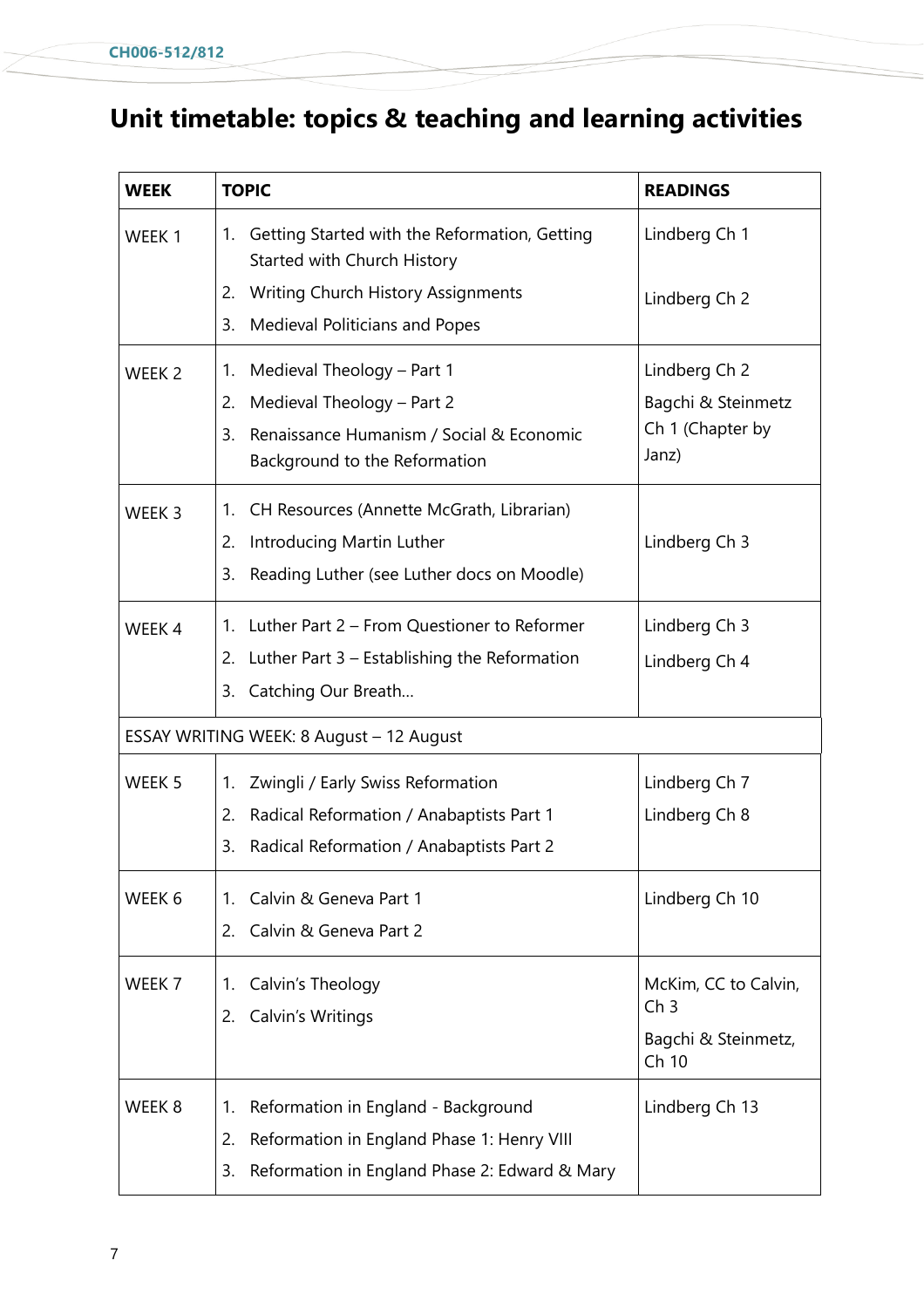÷

| WEEK 9                                     | Reformation in England, Phase 3: Elizabeth I<br>1 <sub>1</sub><br>Elizabethan Anglicanism<br>2.                            | Lindberg Ch 13                                           |  |
|--------------------------------------------|----------------------------------------------------------------------------------------------------------------------------|----------------------------------------------------------|--|
|                                            | The Netherlands<br>3.                                                                                                      | Lindberg Ch 12                                           |  |
|                                            | MID-SEMESTER BREAK: 17 September - 3 October                                                                               |                                                          |  |
| WEEK 10                                    | Scotland: Background & Beginnings<br>1.<br><b>Scotland Reformed</b><br>2.                                                  | Lindberg Ch 13                                           |  |
|                                            | France<br>3.                                                                                                               | Lindberg Ch 11                                           |  |
| WEEK 11                                    | <b>Catholic Reformation 1</b><br>1.<br>2. Catholic Reformation 2                                                           | Lindberg Ch 15                                           |  |
| WEEK 12                                    | Lutheranism After Luther<br>$1_{-}$                                                                                        | McKim, CC to Luther,<br>Ch 14 (Hillerbrand's<br>chapter) |  |
|                                            | Calvinism after Calvin<br>2.                                                                                               | McKim, CC to Calvin,                                     |  |
|                                            | Later Reformed Theology<br>3.                                                                                              | Ch 13 (Trueman's<br>Chapter)                             |  |
| WEEK 13                                    | England 1600-1660: An Overview<br>1.<br>Who is Where? – The Wash-Up, place by place<br>2.<br>The Reformation & Today<br>3. |                                                          |  |
| ASSESSMENT WEEKS: 31 October - 18 November |                                                                                                                            |                                                          |  |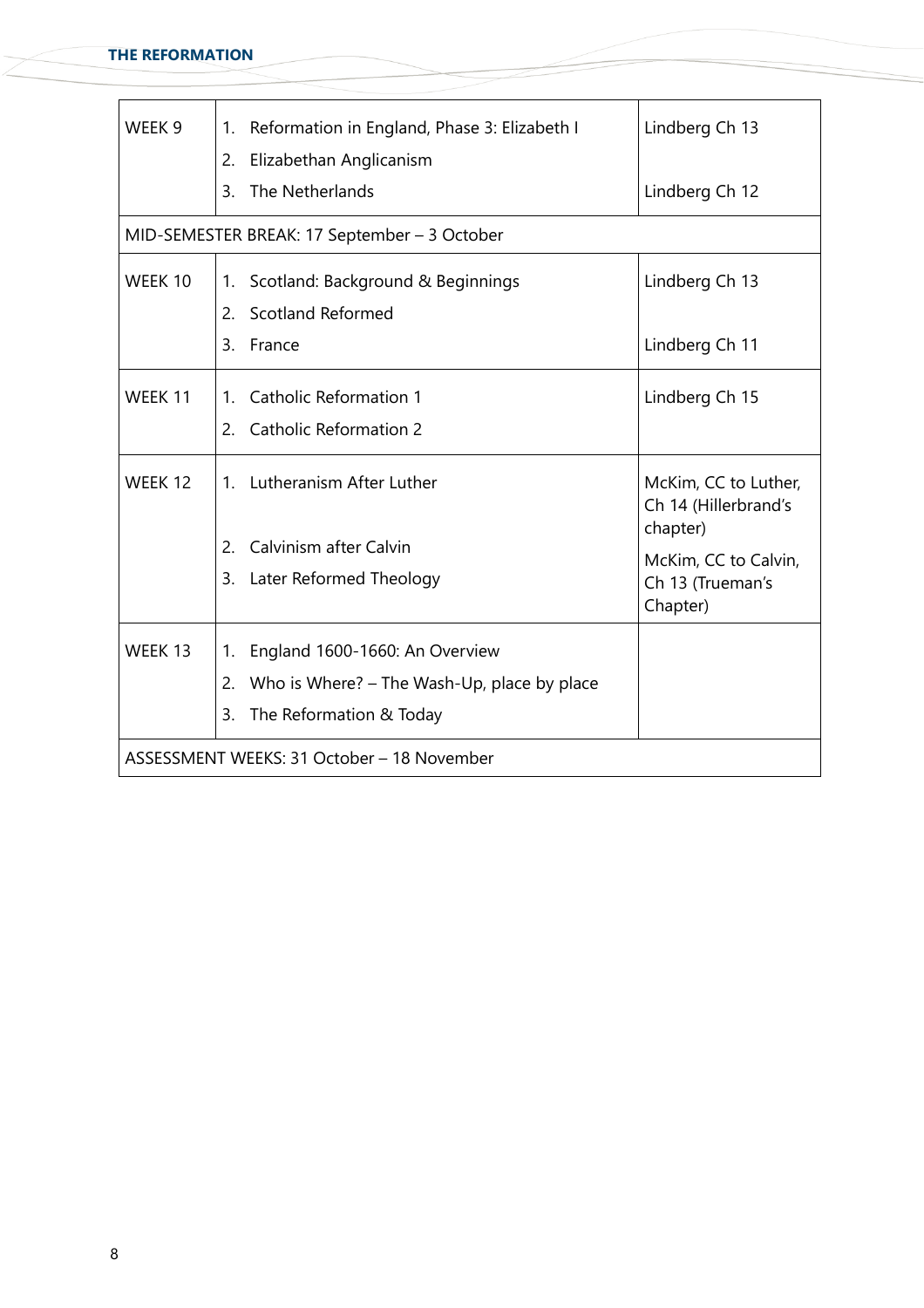# **CH006-512 Assessments**

**Assessments are submitted online via Moodle by 11.55pm on the due date** (with the exception of timed online quizzes and onsite exams). If you experience difficulty submitting due to internet issues close to 11.55pm, please email registrar@gtc.edu.au explaining the issue. Attach a copy of your assessment and a screen shot of the folder in which your document is saved to show that you have not made changes after the due time.

### **In order to pass the unit, you must submit all assessment pieces and attain a mark of at least 50% for the unit as a whole.**

Unless an extension has been applied for and granted in accordance with the Policy found in the QTC Handbook, where a student submits an assessment past its due date, in accordance with the ACT **Late Penalties** Policy, the assessment marks will be reduced at the rate of **5%** of the total possible marks for the assessment item **per calendar day**, up to 10 days late, after which point the mark awarded shall be zero. Where the assessment is a **Take-Home Exam**, the assessment marks will be reduced at the rate of **12%** of the total possible marks for the assessment item **per calendar day**, up to 3 days late, after which point the mark awarded shall be zero.

Your submitted assessment items must also be within **10% of the required word limit**, and failure to meet this requirement shall result in a penalty of **10%** of the total possible mark being deducted. **See the QTC Handbook for full details on what is included within your total word count.** Please also note that **footnotes** in their entirety **should not exceed 25% of the prescribed essay length**. A **10%** penalty of the final grade applies if footnotes are more than 25% of the prescribed essay length. QTC seeks to prepare you for ministry, and in ministry delivering presentations on time and within an acceptable length are essential skills.

| <b>ASSESSMENT TASK</b>                  | <b>DESCRIPTION</b>                                                                                                                                                                                                                                                                                 |  |
|-----------------------------------------|----------------------------------------------------------------------------------------------------------------------------------------------------------------------------------------------------------------------------------------------------------------------------------------------------|--|
| (a) Essay, with                         | This assignment comprises two Parts, A & B, totalling 2000<br>words for both Parts (A & B). Part A: 80% of total. Part B:<br>20% of total.                                                                                                                                                         |  |
| (b) Applying History<br>Today statement |                                                                                                                                                                                                                                                                                                    |  |
| 2000 words                              | In Part A, you are to write a 1600 word essay answering<br>the following question:                                                                                                                                                                                                                 |  |
| 40% of final grade                      | According to John Calvin, how can human beings know<br>God in a fallen world, and what alternative answers to this<br>question does Calvin regard as problems in his context in<br>the 16th Century? Discuss with reference to his Institutes<br>of the Christian Religion, Book I, Chapters 1-14. |  |
|                                         | In Part B, Applying History Today, you are to write a 400-<br>word piece, explaining how the ancient document which<br>you discussed in your essay in Part A can contribute to our<br>thinking and/or practice in some aspect of ministry today.                                                   |  |

*See over for next assessment item.*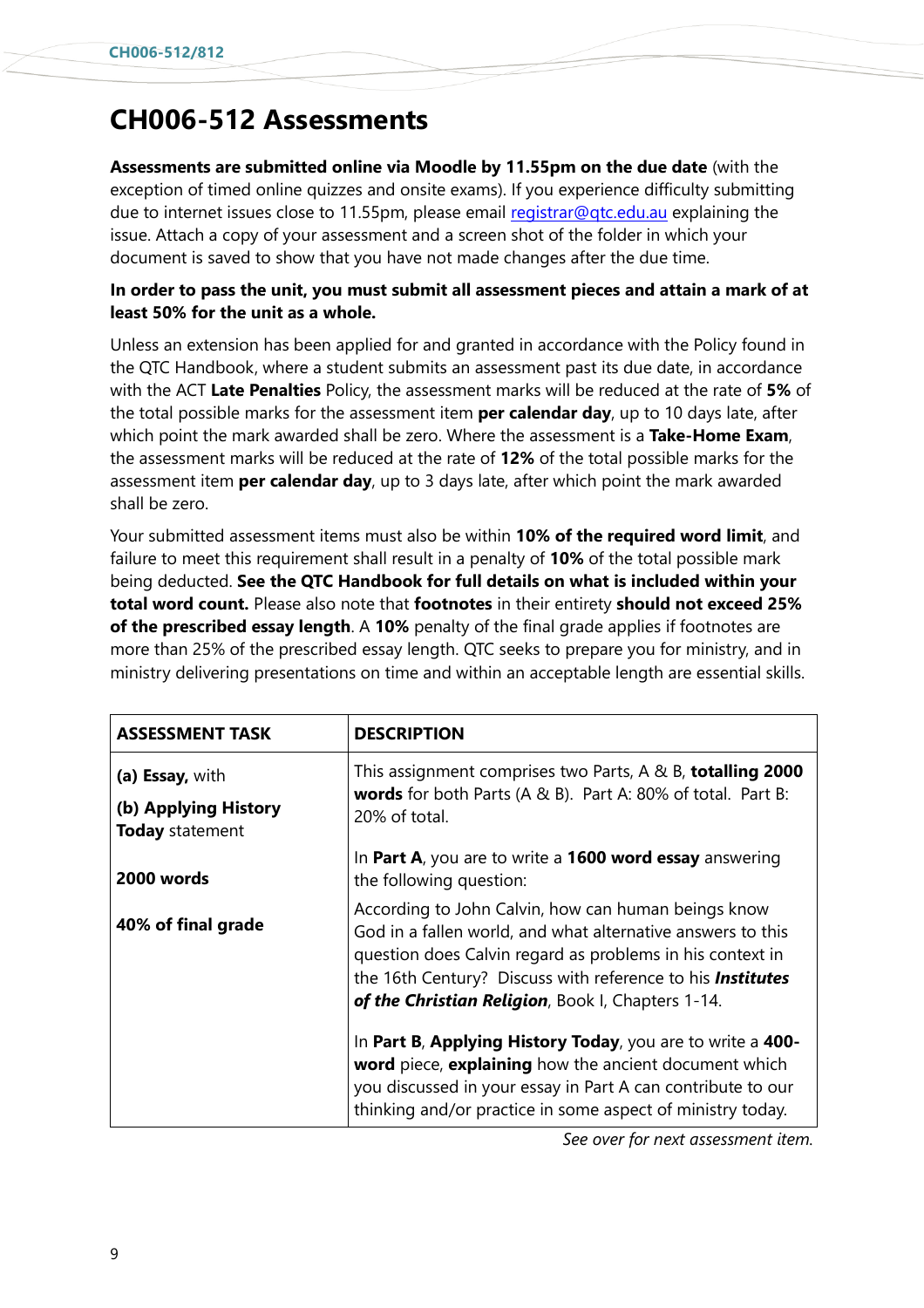| Take-Home Exam:<br>2500 words | The exam will have six compulsory questions in total (i.e.,<br>students will be required to answer all six questions),<br>arranged into two sections.                                                                                                                                  |  |
|-------------------------------|----------------------------------------------------------------------------------------------------------------------------------------------------------------------------------------------------------------------------------------------------------------------------------------|--|
| 60% of final grade            | Section A will comprise four compulsory short-response<br>questions requiring answers of approximately 200 words<br>each. Each question in Section A will be worth 10% of the<br>total marks within the take-home exam (i.e., 6% of the total<br>marks for the unit).                  |  |
|                               | <b>Section B</b> will comprise two compulsory longer-response<br>questions which will require answers of approximately 850<br>words each. Each question in Section B will be worth 30% of<br>the total marks within the take-home exam (i.e., 18% of the<br>total marks for the unit). |  |
|                               | The Take-Home Exam questions will be supplied to students<br>via QTC Moodle seven days before the due date.                                                                                                                                                                            |  |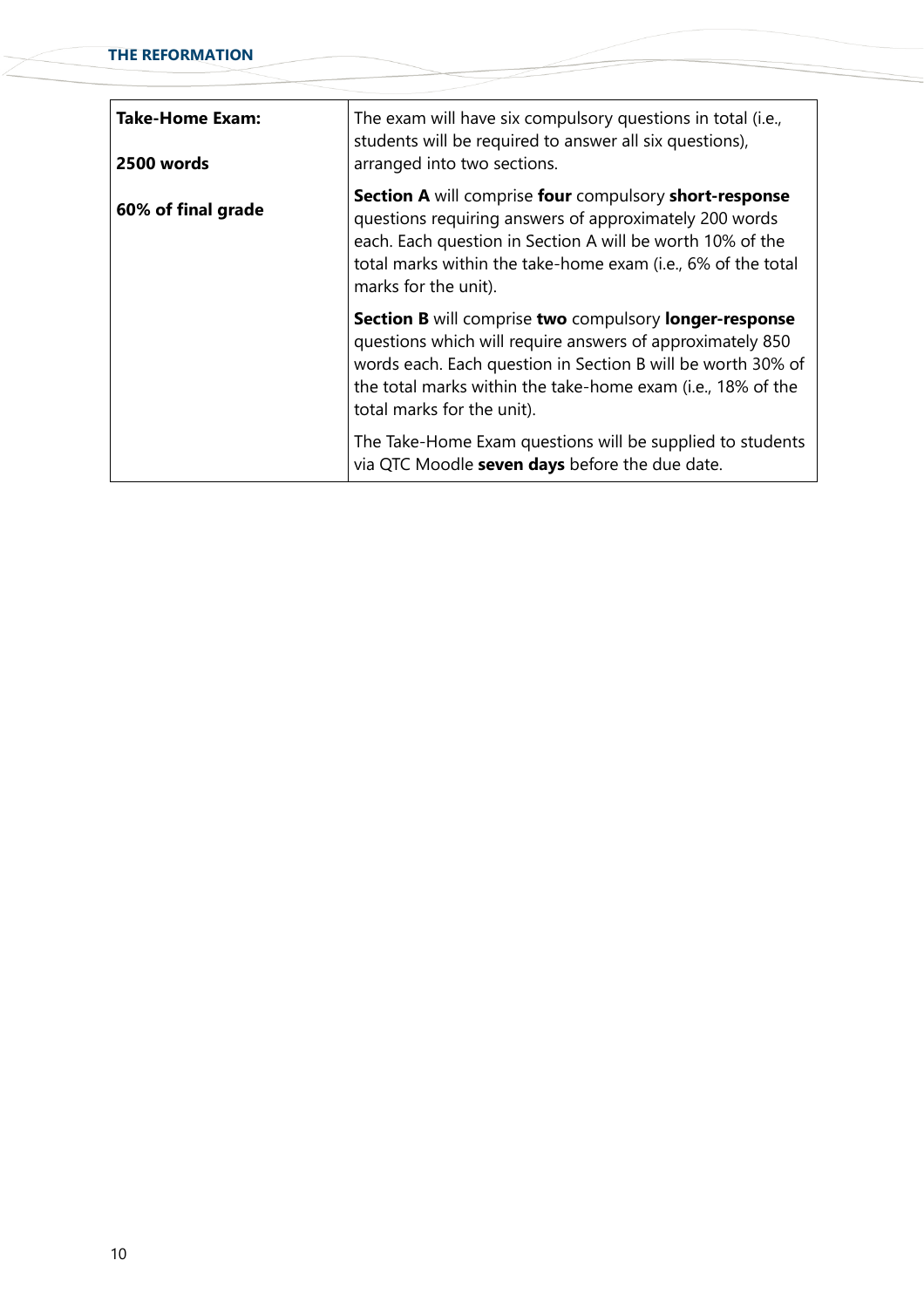# **CH006-812 Assessments**

**Assessments are submitted online via Moodle by 11.55pm on the due date** (with the exception of timed online quizzes and onsite exams). If you experience difficulty submitting due to internet issues close to 11.55pm, please email registrar@gtc.edu.au explaining the issue. Attach a copy of your assessment and a screen shot of the folder in which your document is saved to show that you have not made changes after the due time.

### **In order to pass the unit, you must submit all assessment pieces and attain a mark of at least 50% for the unit as a whole.**

Unless an extension has been applied for and granted in accordance with the Policy found in the QTC Handbook, where a student submits an assessment past its due date, in accordance with the ACT **Late Penalties** Policy, the assessment marks will be reduced at the rate of **5%** of the total possible marks for the assessment item **per calendar day**, up to 10 days late, after which point the mark awarded shall be zero. Where the assessment is a **Take-Home Exam**, the assessment marks will be reduced at the rate of **12%** of the total possible marks for the assessment item **per calendar day**, up to 3 days late, after which point the mark awarded shall be zero.

Your submitted assessment items must also be within **10% of the required word limit**, and failure to meet this requirement shall result in a penalty of **10%** of the total possible mark being deducted. **See the QTC Handbook for full details on what is included within your total word count.** Please also note that **footnotes** in their entirety **should not exceed 25% of the prescribed essay length**. A **10%** penalty of the final grade applies if footnotes are more than 25% of the prescribed essay length. QTC seeks to prepare you for ministry, and in ministry delivering presentations on time and within an acceptable length are essential skills.

| <b>ASSESSMENT TASK</b>                  | <b>DESCRIPTION</b>                                                                                                                                                                                                                               |  |
|-----------------------------------------|--------------------------------------------------------------------------------------------------------------------------------------------------------------------------------------------------------------------------------------------------|--|
| (a) Essay, with                         | This assignment comprises two Parts, A & B, totalling 3000<br>words for both Parts (A & B). Part A: 80% of total. Part B:<br>20% of total.                                                                                                       |  |
| (b) Applying History<br>Today statement |                                                                                                                                                                                                                                                  |  |
| 3000 words                              | In Part A, you are to write a 2250 word essay answering<br>the following question:                                                                                                                                                               |  |
| 40% of final grade                      | How did Calvin regard his views on the way in which we<br>receive the grace of Christ as differing from those of the<br>Papacy? Discuss with reference to his <b>Institutes of the</b>                                                           |  |
|                                         | <b>Christian Religion, Book III. Your essay should focus on</b><br>Chapters 1-5, 11, 14, 16-18 within Book III.                                                                                                                                  |  |
|                                         | In Part B, Applying History Today, you are to write a 750-<br>word piece, explaining how the ancient document which<br>you discussed in your essay in Part A can contribute to our<br>thinking and/or practice in some aspect of ministry today. |  |

*See over for next assessment item.*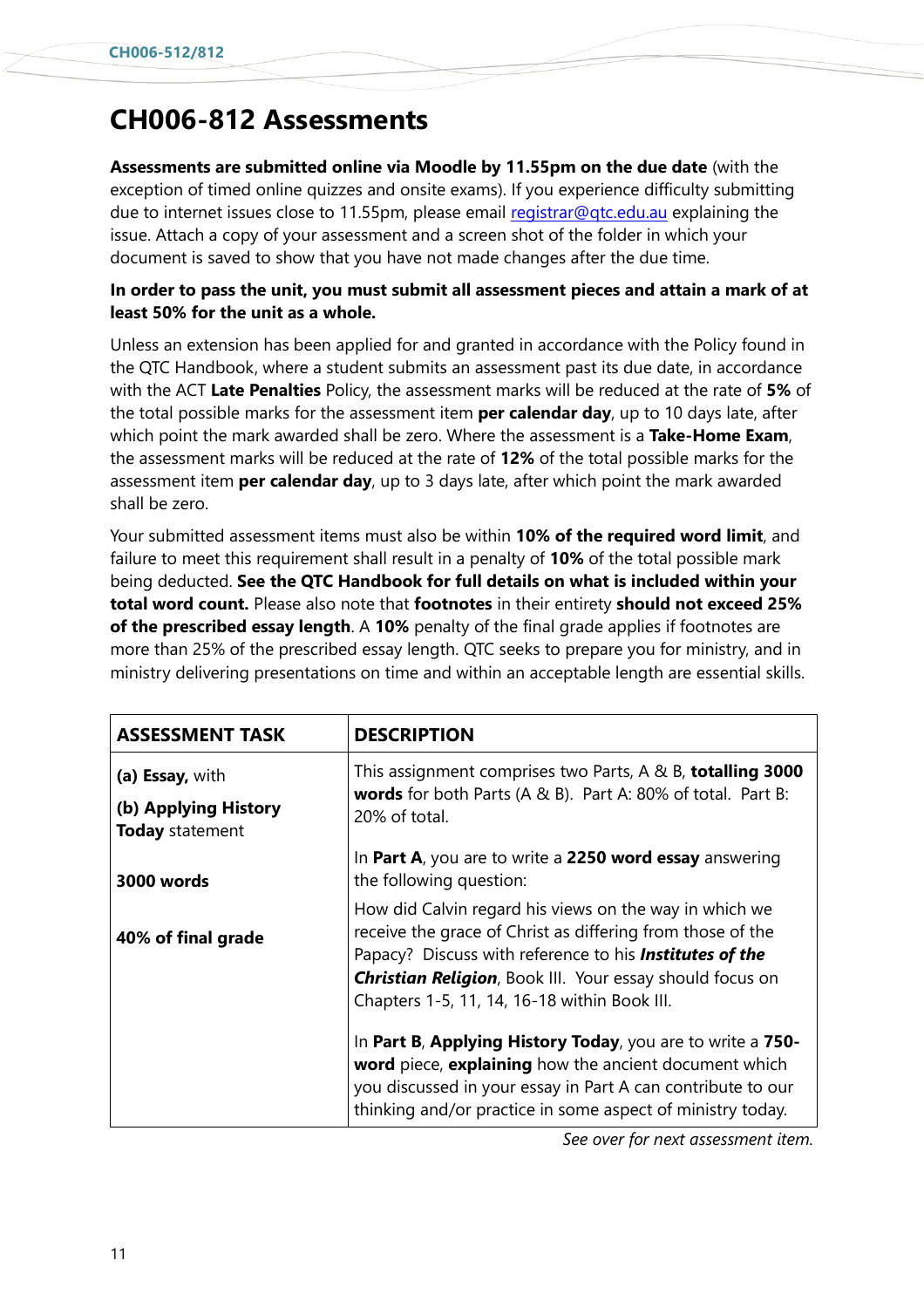| <b>Take-Home Exam:</b><br>3500 words | The exam will have six compulsory questions in total (i.e.,<br>students will be required to answer all six questions),<br>arranged into two sections.                                                                                                                                         |  |
|--------------------------------------|-----------------------------------------------------------------------------------------------------------------------------------------------------------------------------------------------------------------------------------------------------------------------------------------------|--|
| 60% of final grade                   | Section A will comprise three compulsory short-response<br>questions requiring answers of approximately 350 words<br>each. Each question in Section A will be worth 8.33% of the<br>total marks within the take-home exam (i.e., 5% of the total<br>marks for the unit).                      |  |
|                                      | <b>Section B</b> will comprise three compulsory longer-response<br>questions which will require answers of approximately 800-<br>850 words each. Each question in Section B will be worth<br>25% of the total marks within the take-home exam (i.e., 15%<br>of the total marks for the unit). |  |
|                                      | The Take-Home Exam questions will be supplied to students<br>via QTC Moodle seven days before the due date.                                                                                                                                                                                   |  |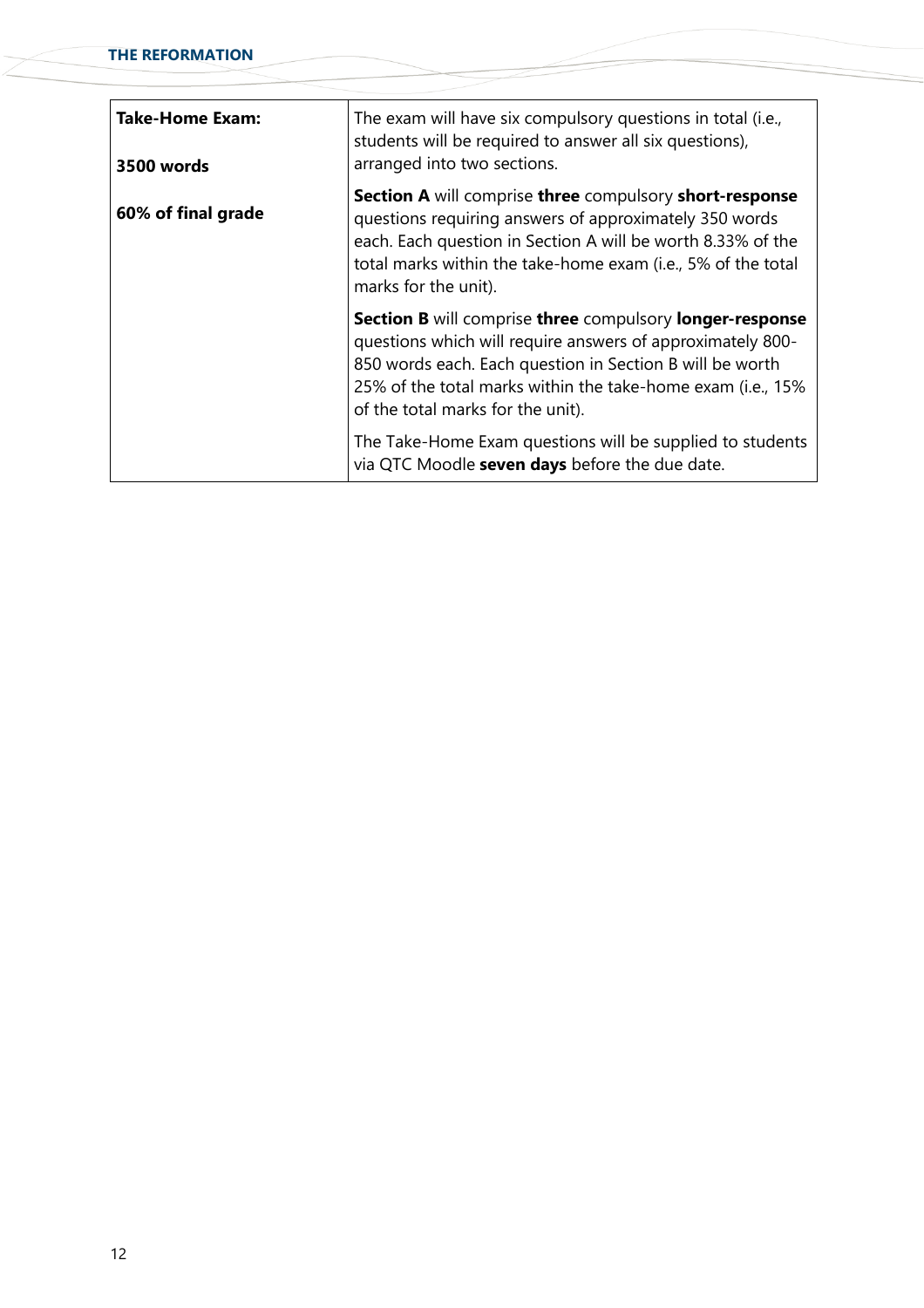# **Guide to Assessments**

### *What are we looking for?*

#### **General remarks**

All students are expected to avail themselves of the guidelines for written assignments provided in the ACT Handbook (consult the table of contents) and in the QTC Student Handbook section 'Style Requirements for Written Assignments'.

All written work for this unit should conform to the guidelines of the *SBL Handbook of Style*  (with the exception of Australian spelling conventions).

Any Hebrew and Greek cited must be typed in a Unicode font; SBL BibLit is commended as one font covering Hebrew, Greek, and Roman Unicode ranges, but is not required. It is freely available from the SBL website: [http://sbl-site.org/educational/BiblicalFonts\\_SBLBibLit.aspx](http://sbl-site.org/educational/BiblicalFonts_SBLBibLit.aspx)

For full information on what is included in the total word count, see the QTC Handbook section headed *Length of Assignments*.

Do note carefully the number of words required for each assessment item, depending on whether you are enrolled for CH006-512 or CH006-812. For full information on what is included in the total word count, see the QTC Handbook section headed *Length of Assignments*.

**Regarding the first assessment, on Calvin's** *Institutes*, your focus should very much be on what Calvin writes, rather than on what scholars have written more recently about the *Institutes*. The main aim of the exercise is to encourage you to read and understand a major theologian of the Reformation period on an important theological topic. It is therefore not expected that you will consult a large number of resources beyond the Institutes, however, it would be wise to at least look at what some scholars have said about Calvin's Institutes to make sure that you are on the right track in your reading of him.

You will be marked primarily on how well you have understood and analysed Calvin's work. Strong engagement with several other scholars may improve your mark to a degree (and should be included on all CH006-812 assignments, as well as CH006-512 assignments receiving a D or HD grade), but your primary focus should be very much on Calvin's Institutes itself.

Your essay should show that you have accurately understood Calvin's thinking on the matter referred to in the question, and that you have followed the logic of his argument. You should take care to make sure that within the part of Calvin's Institutes referred to by the question, you focus on what the question asks you to write about (in the same sections, Calvin also writes about some other things, and goes up some side tracks here and there: you need to avoid becoming preoccupied with these matters which don't relate directly to the question). The relevant selections from Calvin are not brief, and so you will need to work out which sections of his work that the question refers to are most relevant to your answer, and in your essay give the greatest amount of time to these.

You should show some awareness of the historical context in which Calvin is writing about the matters he addresses. However, this should not dominate your essay and you should not write heaps about this, but instead focus on what Calvin actually says and how he argues his point in relation to the question set.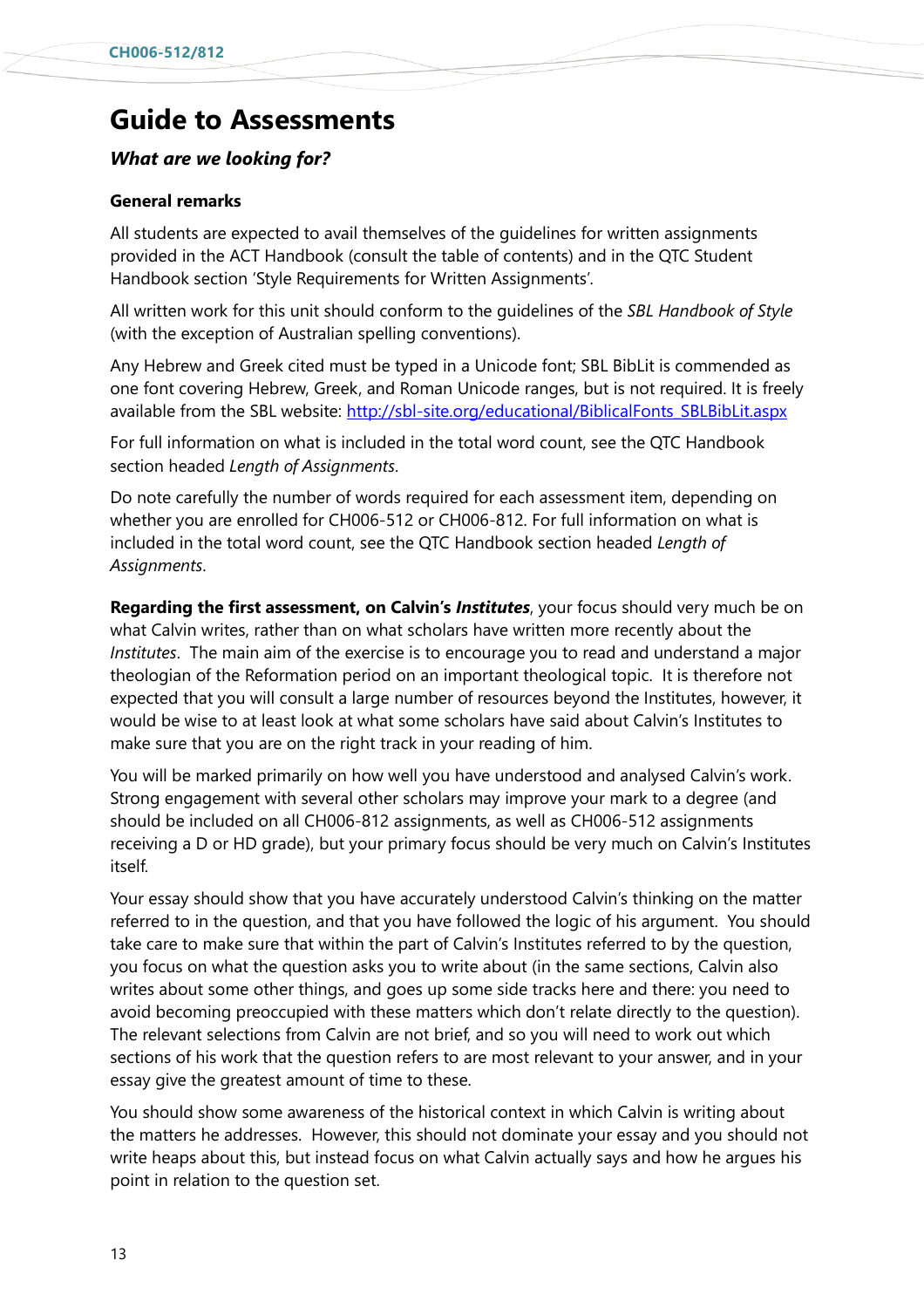Students should note that reading Calvin, especially for the first time, will take some time, especially the selections set for the CH006-812 assignment. It is therefore important to start your reading well ahead of the due date.

The essay must be in formal essay format. i.e., no dot points, good grammar, good paragraph and essay structure. The essay submission must use the provided QTC Assessment Cover Page. Your essay should include an abstract and list of 'Works Cited' in the usual SBL format. You may also choose to include a list of 'Works Consulted' – those resources you read but didn't footnote.

**The Take-Home Exam** is quite a different kind of exercise from the Calvin assignment. The take-home is about breadth of knowledge and understanding, rather than depth. You only have a small number of words with which to answer each question (even the longer-answer questions), and so you should not waste words going into highly specific details, or into any matters which are only indirectly related to the question.

Your main aim in each of your take-home exam answers should be to summarize briefly the major important points in relation to the question set, in a way that directly answers the question. The take-home exam is not seen primarily as a research exercise, and so you are not expected to do as much reading for it as you would for a research essay. You should answer the questions set from what you have learnt in lectures, from the textbook (Lindberg), and from a small number of additional resources relevant to the set topics, preferably relevant specialist academic journal articles, book chapters, or monographs. It is important at graduate level (Level 8) particularly that you do use a small number of additional resources beyond the lectures for your take-home exam answers. If you do use resources beyond the lectures and the textbook well, this will contribute to your mark – but the main thing you will be marked on will be your ability to clearly and accurately give a short answer to the question. Your answers should argue a case rather than just list off or describe relevant facts and details.

Take-home exams should show a similar format to essays, but condensed to match the reduced word count i.e., no dot points, good grammar, and good paragraph structure. The take-home exam submission must use the provided QTC Assessment Cover Page. It should include and a list of 'Works Cited' in the usual SBL format. You may also choose to include a list of 'Works Consulted' – those resources you read, but didn't footnote. There should be one list of 'Works Cited' (and one list of 'Works Consulted') for the entire take-home exam, not one for each question.

All direct quotations in your answers from books and articles should be footnoted, but there is no need to footnote the lectures. As is the case with a formal on-site exam, lecture notes and audio recordings of lectures should not ordinarily be footnoted or included in the list of 'Works Cited' of a Take-Home Exam.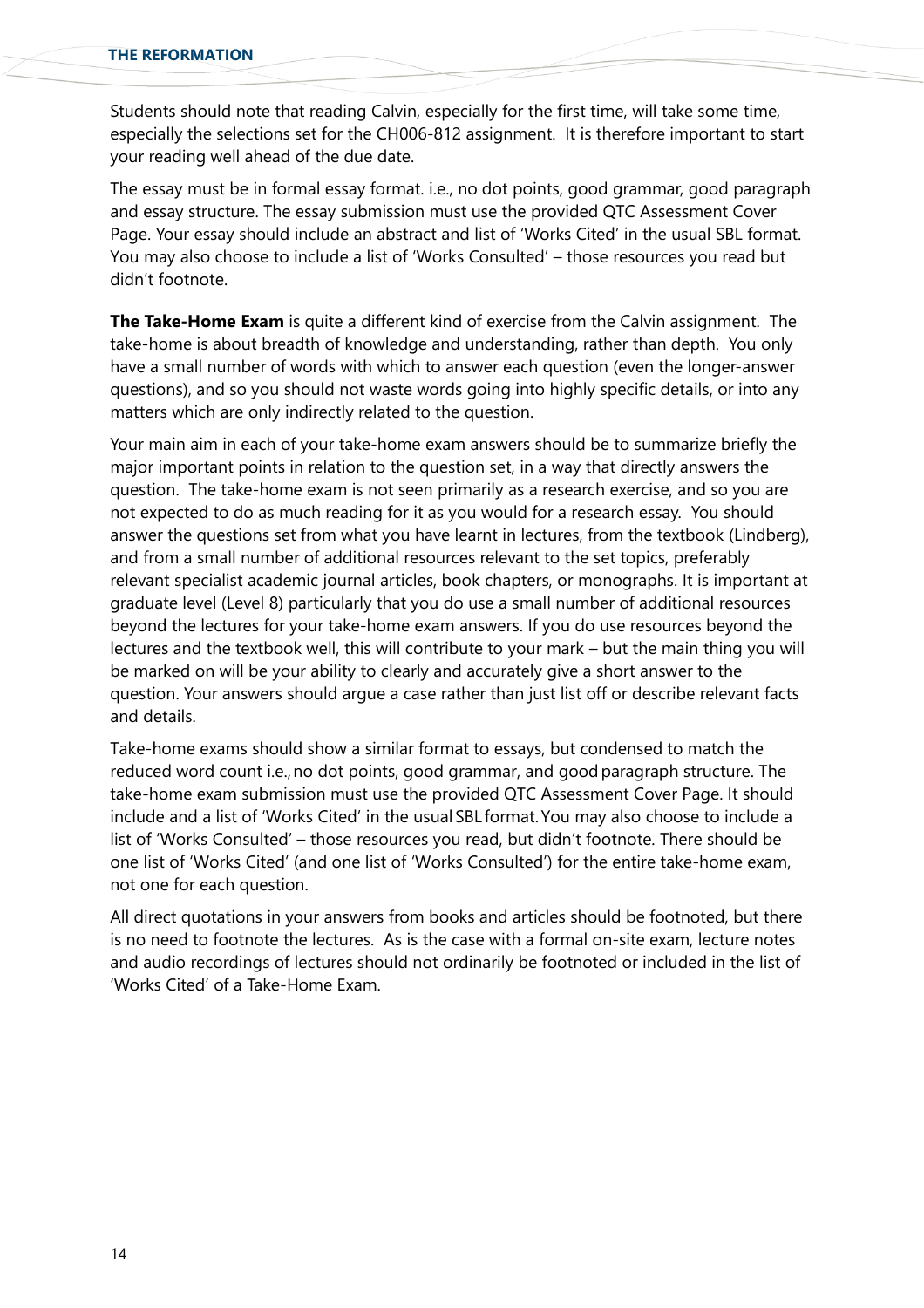# **Learning Resources**

#### **Textbooks:**

Lindberg, C. *The European Reformations*, 3 rd Rev. ed. Oxford: Blackwell, 2021.

Calvin, J. *Institutes of the Christian Religion*. Edited by J.T. McNeill. Translated by F.L. Battles. Louisville, KY: Westminster John Knox, 1960.

A key reference text to access in all of your Church History units is

Cross, F.L. and E.A. Livingstone, eds. *Dictionary of the Christian Church*. 3 rd ed. 1 vol. Peabody, MA: Hendricksen, 1997. This Dictionary has good quality short articles on significant movements & people in all periods, often with a good starter-bibliography as well. The 3rd edition is out of print but available as an eBook from Logos for students to purchase for themselves. A fourth edition has just become available (mid-2022), but as a new publication it is prohibitively expensive, and students are not expected to refer to the Fourth edition in this offering of CH006.

#### **Other Key Reference Texts**

You do not need to buy any of these. Most are listed here as key works that relate to various essay topics or to the most important figures and movements of the time, or which are other important books that can help you with understanding the period in general.

### **1. General**

(See also for primary documents: *The Digital Library of Classic Protestant Texts* – database available through the QTC Library).

Bagchi, D and D. C. Steinmetz, eds. *The Cambridge Companion to Reformation Theology*. Cambridge: Cambridge University Press, 2004.

Brady, T. A. Jr. *German Histories in the Age of Reformations*, *1400-1650*. Cambridge: Cambridge University Press, 2009.

Cameron, E. *The European Reformation*. 2<sup>nd</sup> ed. Oxford University Press, 2012.

Heinze, R. W. *Reform & Conflict*. Vol. 4 of *The Monarch History of the Church*. Oxford: Monarch; Grand Rapids, MI: Baker, 2006.

Hillerbrand, H. H. *The Division of Christendom: Christianity in the Sixteenth Century*. Louisville, KY: Westminster John Knox, 2007.

Ives, Eric. *The Reformation Experience: Life in a Time of Change*. Oxford: Lion Hudson, 2012.

Janz, D. R. ed. *A Reformation Reader*. Minneapolis, MN: Fortress, 1999.

Kolb, R. and C .Trueman. *Between Wittenberg and Geneva: Lutheran and Reformed Theology in Conversation*. Grand Rapids, MI: Baker, 2017.

Lindberg, C. ed. *The European Reformations Sourcebook*. Oxford: Blackwell, 2000.

MacCulloch, D. *Reformation: Europe's House Divided*. London: Penguin, 2003.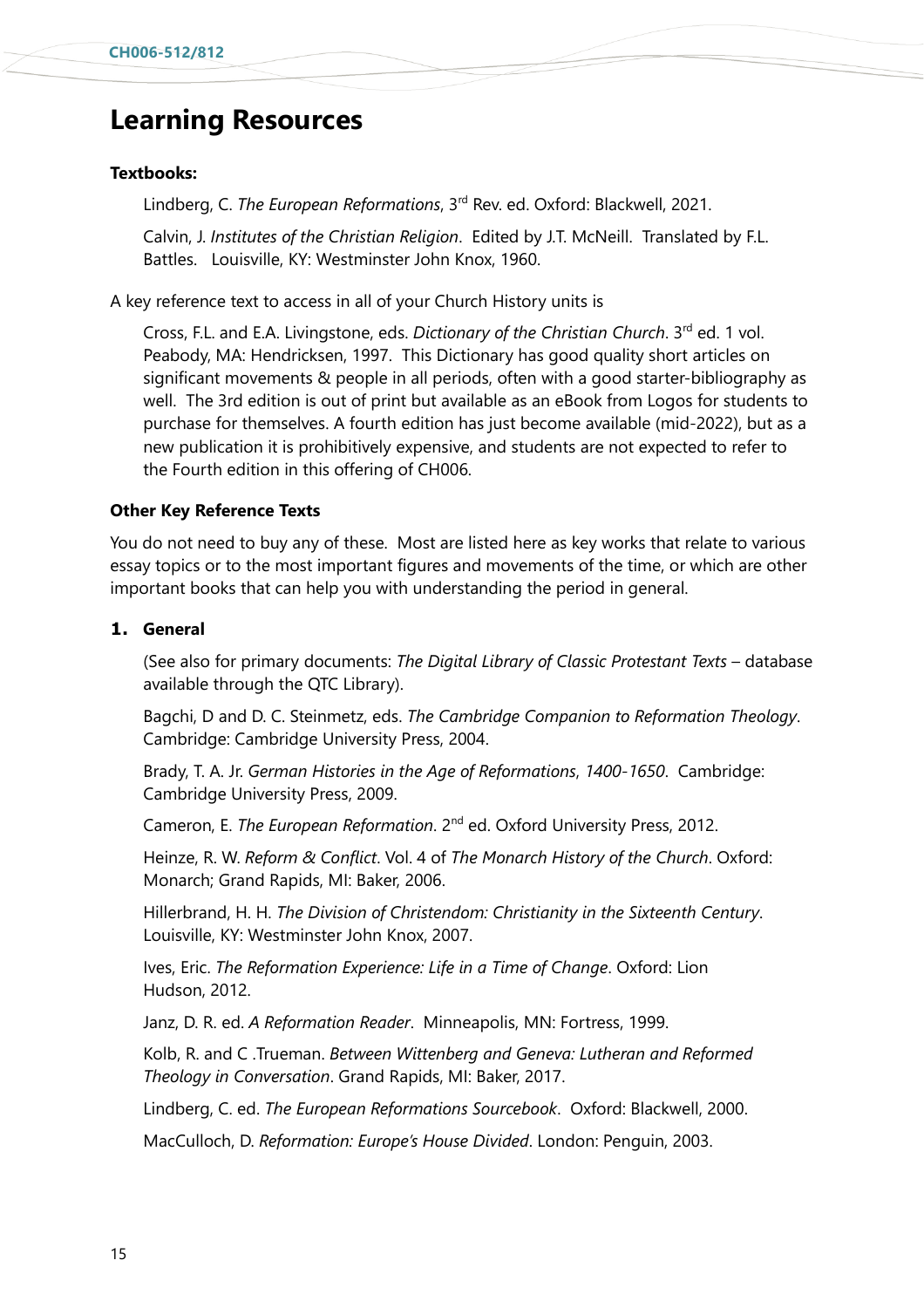MacCulloch, D. *All Things Made New: Writings on the Reformation*. London: Penguin, 2016.

McEvedy, C. *The Penguin Atlas of Modern History*. London: Penguin, 1986.

McGrath, A. E. *The Intellectual Origins of the European Reformation*. Oxford: Blackwell, 1987.

McGrath, A. E. *Reformation Thought: An Introduction*. 3 rd ed. Oxford: Blackwell, 1999.

Methuen, C. *Luther and Calvin: Religious Revolutionaries*. Oxford: Lion Hudson 2011.

Ozment, S. *Reformation Europe*. New Haven, CT: Yale University Press, 1981.

Payton, J. R. *Getting the Reformation Wrong: Correcting Some Misunderstandings*. Downer's Grove, IL: IVP, 2010.

Reeves, Michael. *The Unquenchable Flame: Discovering the Heart of the Reformation*. Nashville, TN: B&H, 2010.

Rublack, U. ed. *The Oxford Handbook of the Protestant Reformations*. Oxford: Oxford University Press, 2016.

Stjerna, K. *Women and the Reformation*. Malden, MA and Oxford, UK: Blackwell, 2009.

Thompson, M., Bale, C., and Loane, E., eds. *Celebrating the Reformation: Its Continuing Legacy and Relevance*. London: Inter-Varsity, 2017.

#### **2. Medieval Background**

Arnold, J. H. *The Oxford Handbook of Medieval Christianity*. Oxford: Oxford University Press, 2014.

Bernard, G. *The Late Medieval English Church*. New Haven, CT: Yale, 2013.

Constable, G. *The Reformation of the 12th Century*. Rev. ed. Cambridge: Cambridge University Press, 2008,

Frank, I. W. *A History of the Mediaeval Church*. English ed. London: SCM, 1995.

Evans, G. R. *The Medieval Theologians: An Introduction to Theology in the Medieval Period*. Cambridge: Cambridge University Press, 2000.

Gregory, Brad S. *Salvation at Stake: Christian Martyrdom in Early Modern Europe*. Cambridge, MA: Harvard University Press, 2001.

Lambert, M. *Medieval Heresy: Popular Movements from the Gregorian Reform to the* Reformation. 3<sup>rd</sup> ed. Oxford: Wiley-Blackwell, 2002.

Nieuwenhove, R. van. *An Introduction to Medieval Theology*. Cambridge: Cambridge University Press, 2012.

Ozment, S. *The Age of Reform, 1250-1550*. New Haven, CT: Yale University Press, 1981.

Rosenwein, B. H. and S. Farmer, eds. *Monks & Nuns, Saints & Outcasts: Religion in Medieval Society*. Ithaca, NY: Cornell, 2000.

### **3. Luther**

Brecht, M. *Martin Luther*. 3 vols. Minneapolis, MN: Fortress, 1981-1993.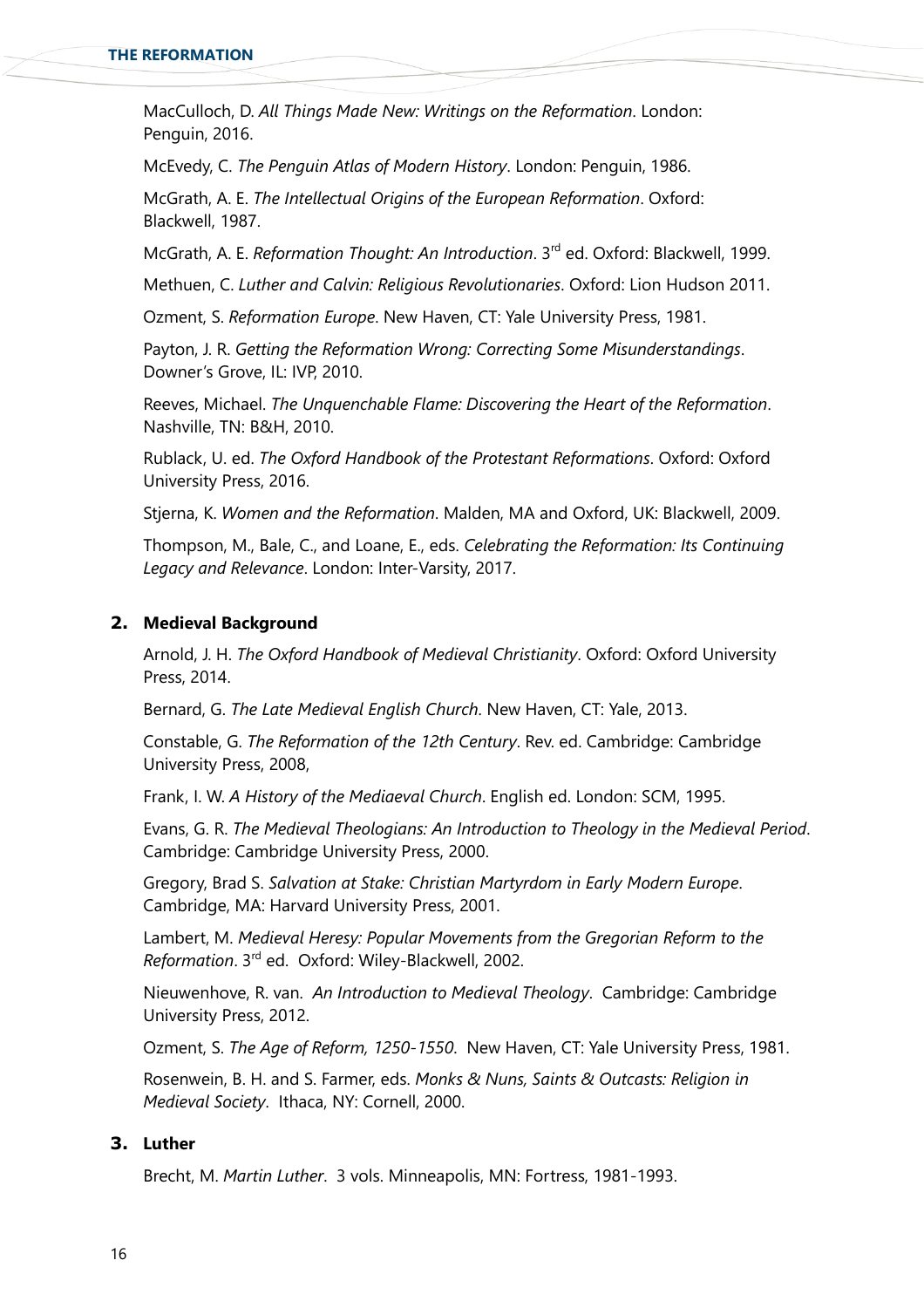Hendrix, S. H. *Martin Luther: A Visionary Reformer*. New Haven, CT: Yale University Press, 2015.

Luther, M. *Basic Theological Writings*. 3<sup>rd</sup> ed. Edited by T. F. Lull. Minneapolis, MN: Augsburg Fortress, 2012.

Luther, M. *Selections from His Writings*. Edited by John Dillenberger. New York: Random House, 1961.

Luther, M. *The Bondage of the Will*. Translated by J. I. Packer & O. R. Johnston. Peabody, MA: Hendrickson, 2008.

Marty, M. *Martin Luther*. New York: Penguin, 2004.

McKim, D. K. ed. *The Cambridge Companion to Martin Luther*. Cambridge: Cambridge University Press, 2003.

Oberman, H. A. *Luther: Man Between God & the Devil*. New Haven, CT: Yale University Press, 1989.

Rex, R. *The Making of Martin Luther*. Princeton, NJ: Princeton University Press, 2017.

Roper, Lyndal. *Martin Luther: Renegade and Prophet*. London: Vintage, 2017.

Stanford, P. *Martin Luther: Catholic Dissident*. London: Hodder & Stoughton, 2017.

Steinmetz, D. C. Luther in Context. 2<sup>nd</sup> ed. Grand Rapids, MI: Baker, 2002.

#### **4. English Reformation, Cranmer**

Ayris, P. and D. Selwyn. *Thomas Cranmer: Churchman & Scholar*. Woodbridge, Eng: Boydell, 1999.

Dickens, A.G. *The English Reformation* 2<sup>nd</sup> ed. University Park, PA: Pennsylvania State University Press, 1989.

Haigh, C. *English Reformations: Religion, Politics & Society under the Tudors*. Oxford: Oxford University Press, 1993.

Heal, F. *The Reformation in Britain & Ireland*. Oxford: Oxford University Press, 2005.

MacCulloch, D. *The Later Reformation in England, 1547-1603*. 2<sup>nd</sup> ed. London: Palgrave MacMillan, 2001.

MacCulloch, D. *Thomas Cranmer*. New Haven, CT: Yale University Press, 1996.

MacCulloch, D. *Tudor Church Militant: Edward VI & the Protestant Reformation*. London: Penguin, 1999.

MacCulloch, D. *Thomas Cromwell: A Revolutionary Life*. London: Penguin, 2018.

Marshall, Peter. *Reformation England, 1480-1642*. 2nd ed. Reading history. London: Bloomsbury Academic, 2012.

Marshall, Peter. *Heretics and Believers: A History of the English Reformation*. New Haven, CT: Yale University Press, 2017.

Null, A. *Thomas Cranmer's Doctrine of Repentance: Renewing the Power to Love*. Oxford: Oxford University Press, 2007.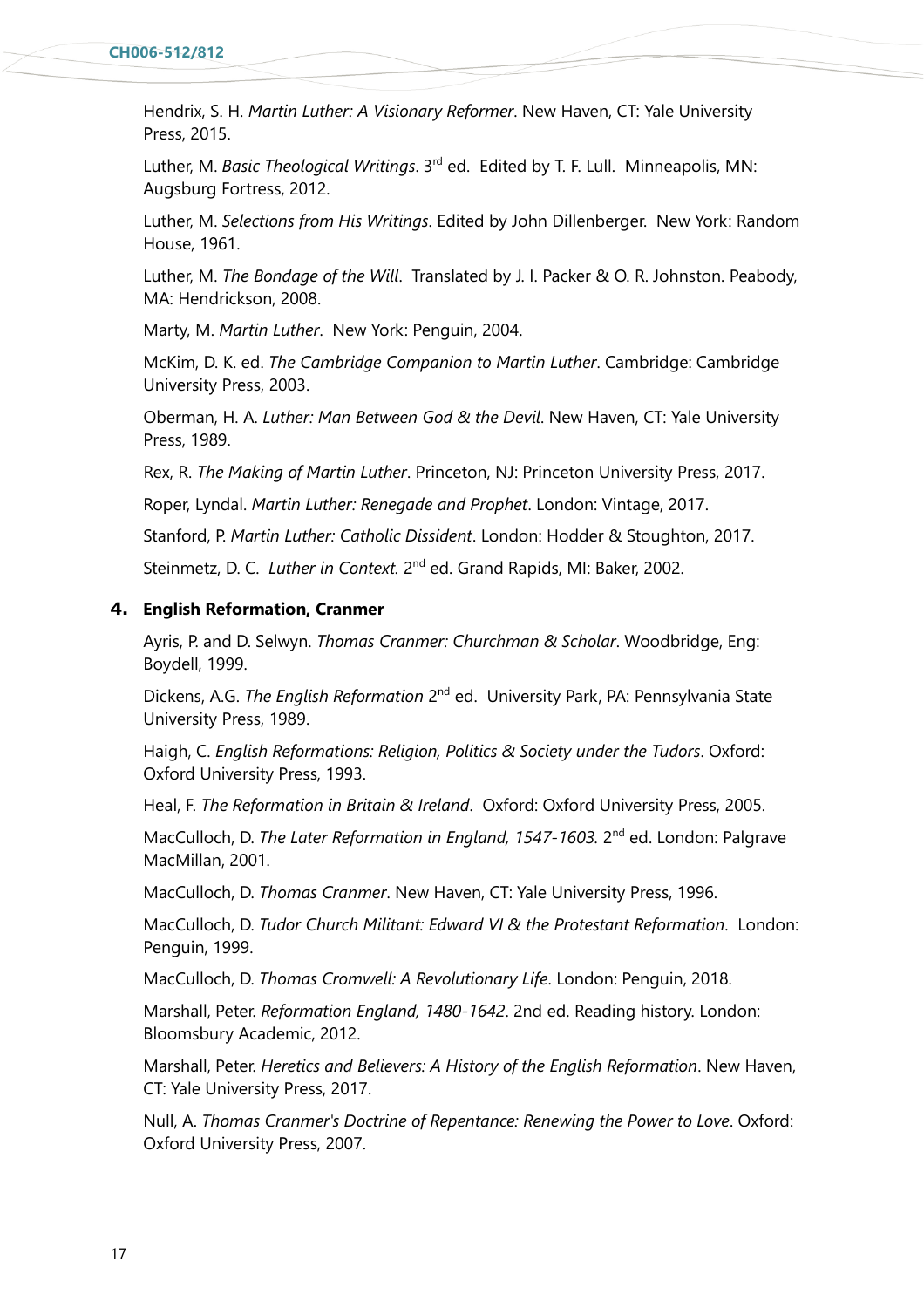Shagan, E. H. *Popular Politics & the English Reformation*. Cambridge: Cambridge University Press, 2002.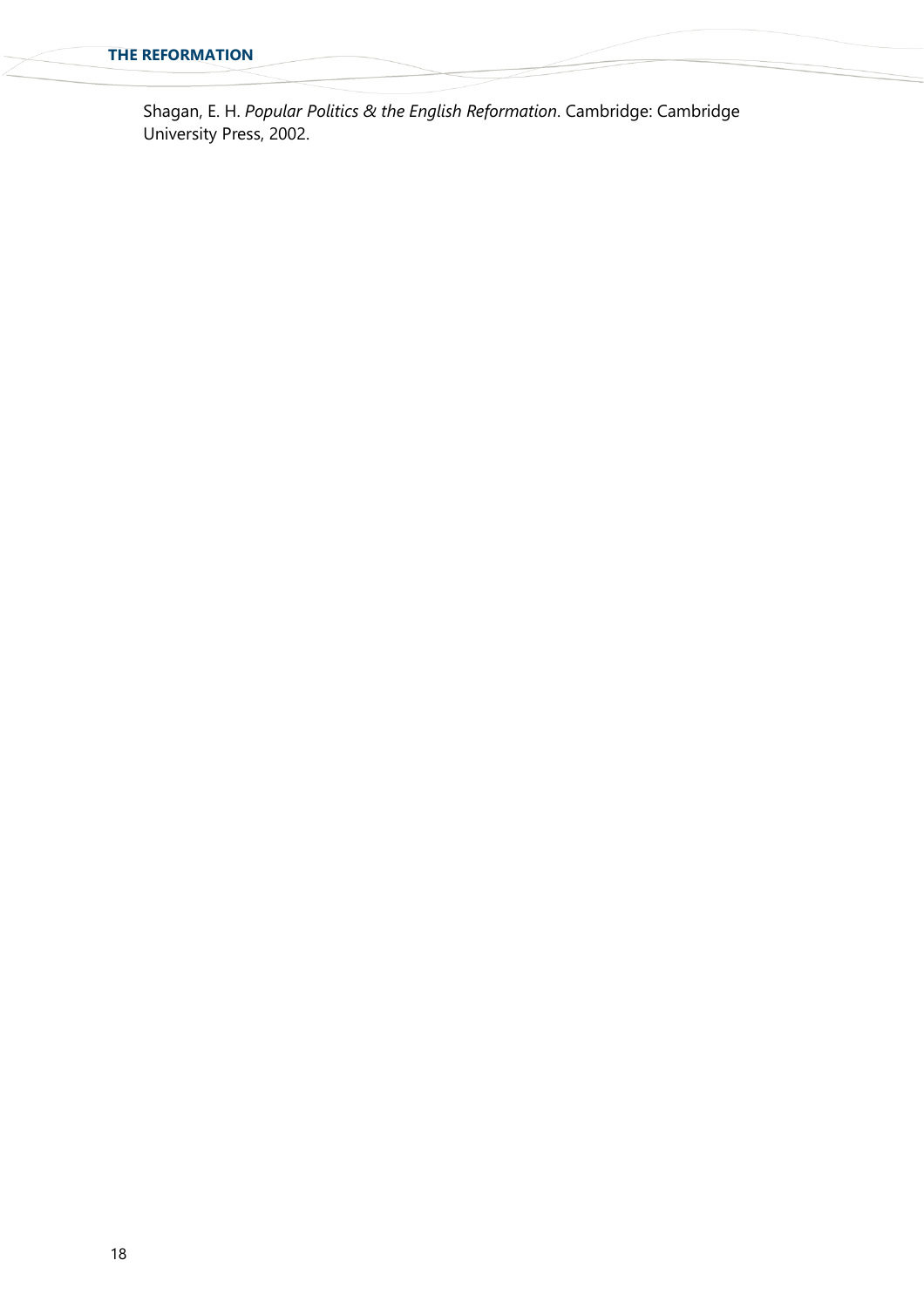#### **5. Elizabethan Settlement**

Coffey, J. and P. C. H. Lim. *The Cambridge Companion to Puritanism*. Cambridge: Cambridge University Press, 2008.

Collinson, P. *Elizabethans*. 2<sup>nd</sup> ed. London: Hambledon and London, 2003.

MacCulloch, D. The Later Reformation in England, 1547-1603. 2<sup>nd</sup> ed. Basingstoke: Palgrave MacMillan, 2001.

Duffy, E. *The Stripping of the Altars: Traditional Religion in England*, c 1400-1580. New Haven, CT: Yale University Press, 2005.

Lake, P. *Moderate Puritans & the Elizabethan Church*. Cambridge: Cambridge University Press, 2004.

Questier, M. *Dynastic Politics and the British Reformations, 1558-1630*. Oxford: Oxford University Press, 2018.

#### **6. Zwingli & Bullinger**

Bromiley, G. W. ed. *Zwingli & Bullinger: Selected Translations with Introductions & Notes*, LCC. Louisville, KY: Westminster John Knox, 1953.

Gabler, U. *Huldrych Zwingli: His Life & Work*. Edinburgh: T&T Clark, 1986.

Gordon, B. and E. Campi. eds. *Architect of Reformation: An Introduction to Heinrich Bullinger*. Grand Rapids, MI: Eerdmans, 2004.

Jackson, S. M., ed. *Ulrich Zwingli: Early Writings*. New York: Labyrinth, 1987.

Pipkin, H. W. and E. J. Furcha, eds. *Prophet, Pastor, Protestant: The Work of Huldrych Zwingli After Five Hundred Years*. Allison Park, PA: Pickwick, 1984.

Potter, G. R. *Zwingli*. Cambridge: Cambridge University Press, 1984.

Stephens, W.P. *The Theology of Huldrych Zwingli*. Oxford: Oxford University Press, 1988.

Stephens, W.P. *Zwingli: An Introduction to His Thought*. Oxford: Oxford University Press, 1992.

### **7. Calvin**

Balserak, J. *John Calvin as Sixteenth-Century Prophet*. Oxford: Oxford University Press, 2014.

Calvin, J. *Theological Treatises.* Edited by J.K.S. Reid. London: SCM Press, 1954.

De Kroon, M. *The Honour of God and Human Salvation: Calvin's Theology According to His Institutes*. Edinburgh: T&T Clark, 2001.

Gordon, Bruce. *John Calvin's Institutes of the Christian Religion: A Biography*. Princeton, NJ: Princeton University Press, 2016.

Hall, D. W. and P. A. Lillback, eds. *A Theological Guide to Calvin's Institutes: Essays & Analysis*. Phillipsburg, NJ: P&R, 2008.

Helm, P. *John Calvin's Ideas*. Oxford: Oxford University Press, 2004.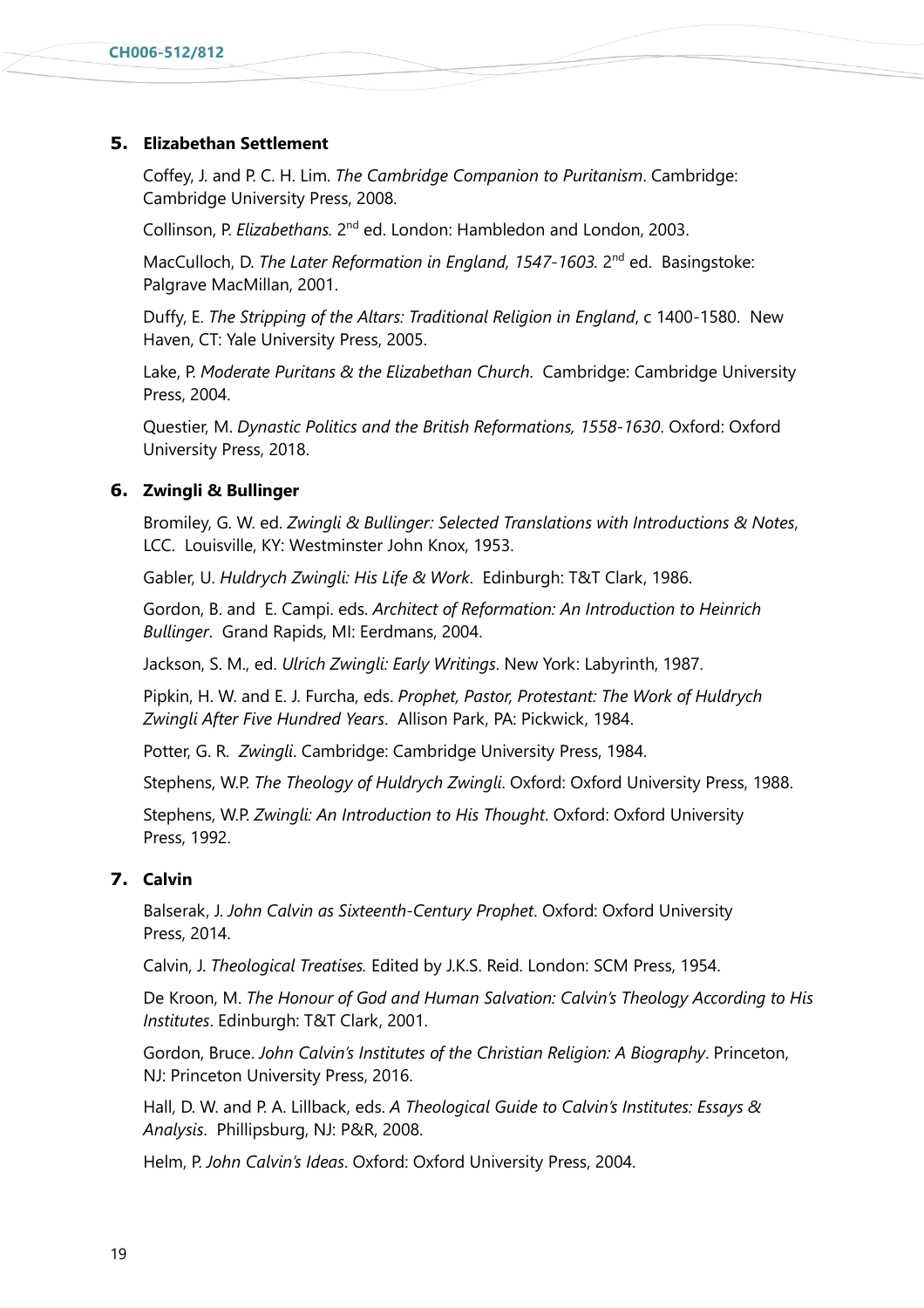McKim, D. K., ed. *The Cambridge Companion to John Calvin*. Cambridge: Cambridge University Press, 2004.

Muller, R. A. *The Unaccommodated Calvin: Studies in the Foundation of a Theological Tradition*. New York: Oxford University Press, 2000.

Selderhuis, H. J. ed. *The Calvin Handbook*. English ed. Grand Rapids, MI: Eerdmans, 2009.

#### **8. Bucer, Bullinger, Melanchthon & Knox**

Bromiley, G. W., ed. *Zwingli & Bullinger: Selected Translations with Introductions & Notes*. LCC. Louisville, KY: Westminster John Knox, 1953.

Gordon, B. & E. Campi, eds. *Architect of Reformation: An Introduction to Heinrich Bullinger*. Grand Rapids, MI: Eerdmans, 2004.

Greschat, M. *Martin Bucer: A Reformer & His Times*. Louisville, KY: Westminster John Knox, 2004.

Kyle, R. G. & Johnson, D. W. *John Knox: An Introduction to His Life & Works*. Eugene, OR: Wipf & Stock, 2009.

Maag, K. *Melanchthon in Europe: His Work & Influence Beyond Wittenberg*. Grand Rapids, MI: Baker; Carlisle: Paternoster, 1999.

Marshall, R. K. *John Knox*. Edinburgh: Birlinn, 2008.

McCoy, C. and J. W. Baker. *Fountainhead of Federalism: Heinrich Bullinger & the Covenantal Tradition*. Louisville, KY: Westminster John Knox, 1991.

Pauck, W. ed. *Melanchthon & Bucer*. Louisville, KY: Westminster John Knox, 1969. (selections from their writings).

Wright, D. F. ed. *Martin Bucer: Reforming Church & Community*. Cambridge: Cambridge University Press, 1994.

### **9. Scottish Reformation, Presbyterianism & Knox**

Donaldson, G. *The Scottish Reformation*. Cambridge: Cambridge University Press, 2008.

Kirk, J. *Patterns of Reform: Continuity & Change in the Reformation Kirk*. Edinburgh: T&T Clark, 2000.

Kyle, R. G. and D. W. Johnson. *John Knox: An Introduction to His Life & Works*. Eugene, OR: Wipf & Stock, 2009.

Marshall, R. K. *John Knox*. Edinburgh: Birlinn, 2008.

Todd, M. *The Culture of Protestantism in Early Modern Scotland*. New Haven, CT: Yale University Press, 2002.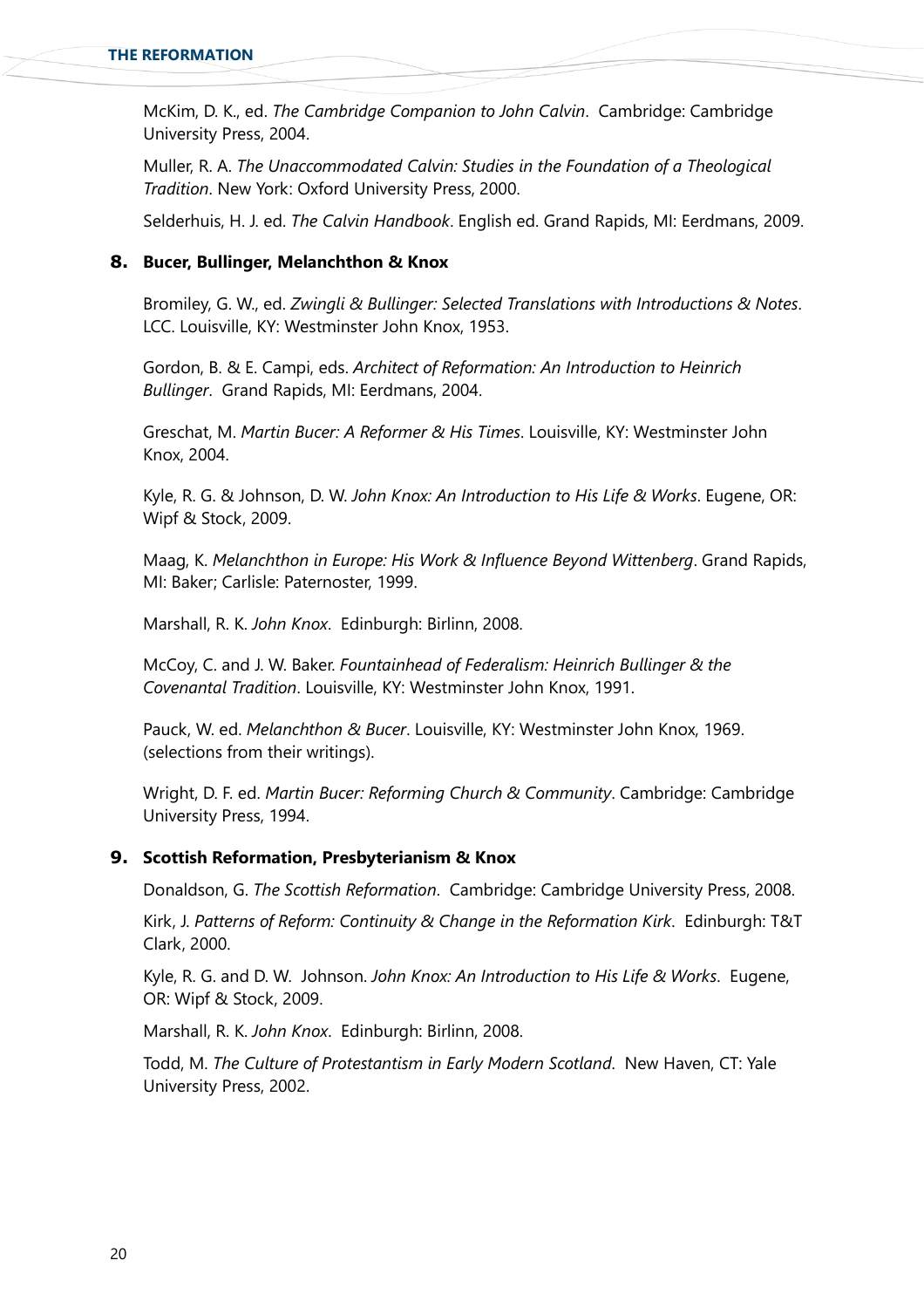### **10. The Radical Reformation / Anabaptists**

Biagioni, M. *The Radical Reformation and the Making of Modern Europe.* Leiden: Brill, 2017.

Estep, W. R., *The Anabaptist Story*. 3<sup>rd</sup> ed. Grand Rapids: Eerdmans, 1996.

Goertz, H.-J., ed. *Profiles of the Radical Reformers: Biographical Sketches from Thomas Muntzer to Paracelsus*. Scottdale, PA: Herald, 1982.

Horst, I. B. *The Radical Brethren: Anabaptism and the English Reformation to 1558*. Nieuwkoop: De Graaf, 1972.

Klaasen, W. ed. *Anabaptism in Outline: Selected Primary Sources*. Scottdale, PA: Herald, 1981.

Pearse, M. *The Great Restoration: The Religious Radicals of the 16th and 17th Centuries.* Carlisle: Paternoster, 2006.

Pleysier, A. *Henry VIII and the Anabaptists.* Washington, D. C.: Roman & Littlefield, 2014.

Roth, John, and James Stayer, eds. *A Companion to Anabaptism and Spiritualism, 1521– 1700.* Leiden: Brill, 2007.

Stayer, J., W. De Bakker, and M. Drieger. *Bernhard Rothmann and the Reformation in Munster*, 1530-35. Toronto: Pandora, 2009.

Verduin, L. *The Reformers and their Stepchildren*. Dissent and Nonconformity 14. Paris, AR: The Baptist Standard Bearer, 2001.

Wandel, L. P. *Voracious Idols and Violent Hands: Iconoclasm in Reformation Zurich, Strasbourg, and Basel*. Cambridge: Cambridge University Press, 1995.

Williams, G. H. and Angel M. Mergal, eds. *Spiritual and Anabaptist Writers*. LCC. Philadelphia, PA: Westminster, 1957.

Williams, G. H., *The Radical Reformation*. 3rd ed. Truman State University Press, 2000.

### **11. The Catholic Reformation / Counter-Reformation / Jesuits**

Birely, R. *The Refashioning of Catholicism, 1450-1700: A Reassessment of the Counter-Reformation*. Washington, DC: Catholic University of America Press, 1999.

Comerford, K. M. & Pavel, H. eds*. Early Modern Catholicism: Essays in Honour of John W. O'Malley*. Toronto: University of Toronto Press, 2001.

Connelly, J. P. ed. *Jesuit Writings of the Early Modern Period*. Indianapolis, IN: Hackett, 2006.

Jones, M. D. W. *The Counter-Reformation: Religion & Society in Early-Modern Europe*. Cambridge: Cambridge University Press, 1995.

Miola, R. ed. *Early Modern Catholicism: An Anthology of Primary Sources*. Oxford: Oxford University Press, 2007.

Mullett, M. A. *The Catholic Reformation*. Oxford: Routledge, 1999.

Worcester, T., ed. *The Cambridge Companion to the Jesuits*. Cambridge: Cambridge University Press, 2008.